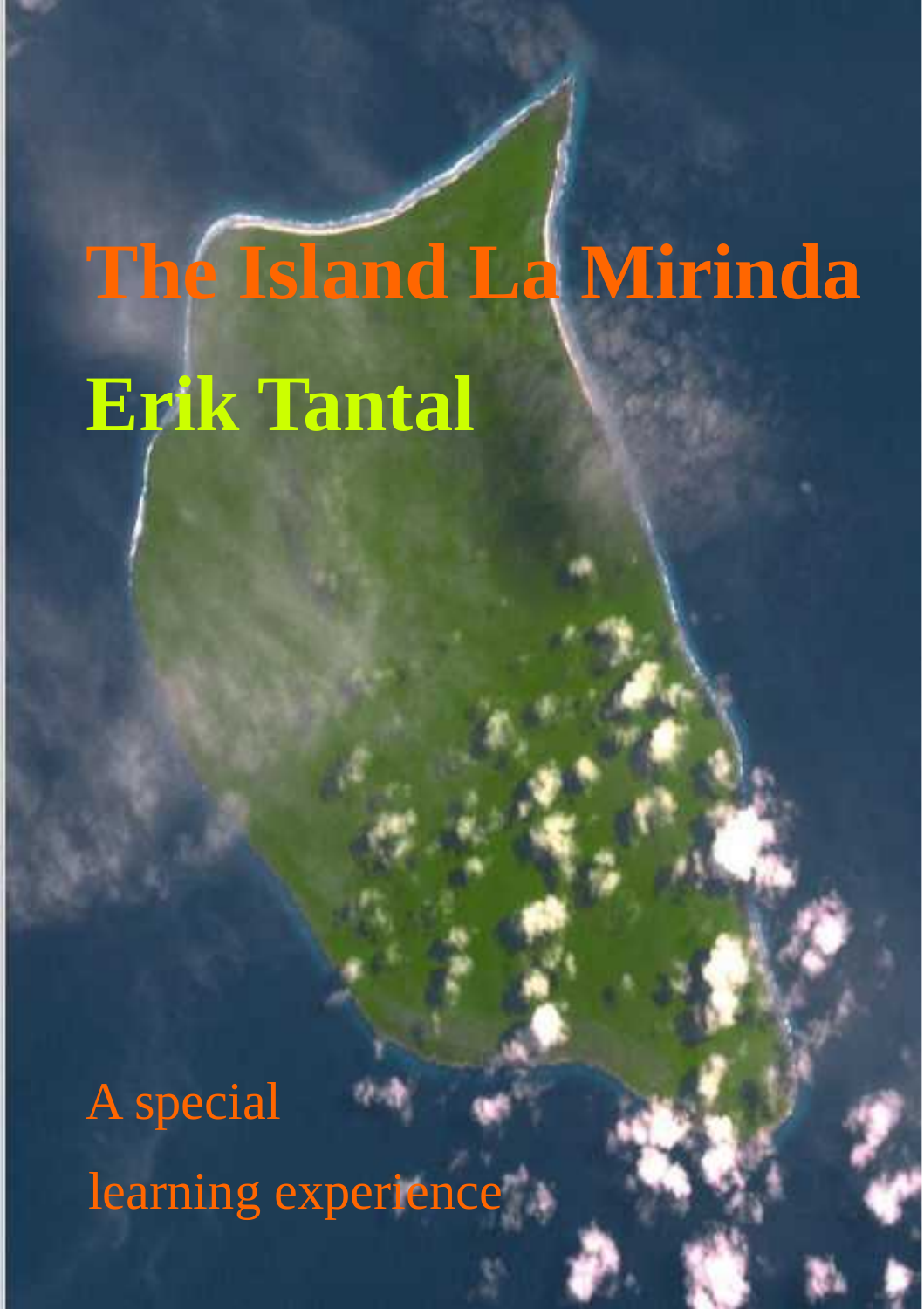# **The Island La Mirinda**

**A special learning experience**

**Erik Tantal**

**First edition 2019**

**Translated by Helmut Lasarcyk**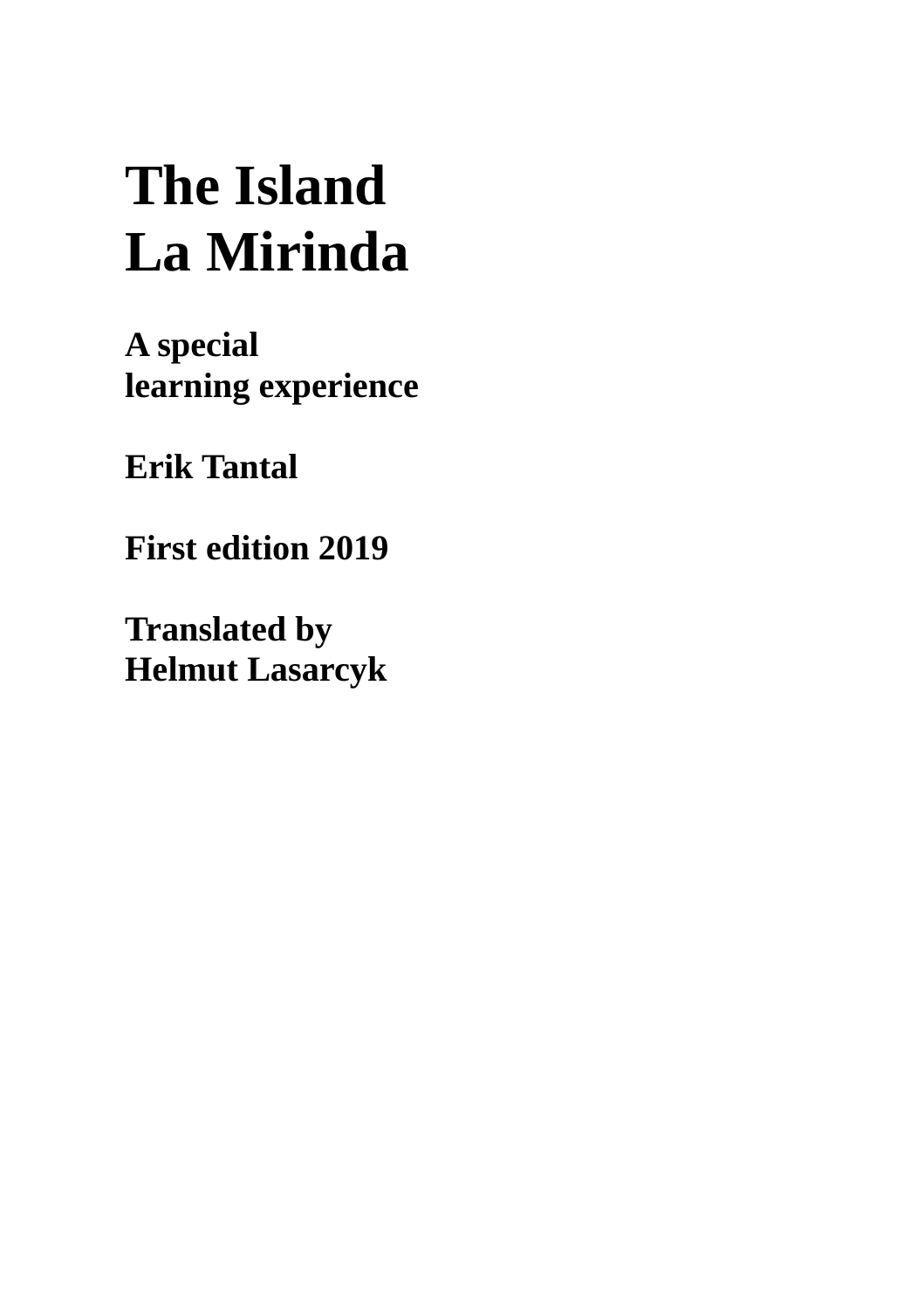### **Contents**

| Preface |    |
|---------|----|
| Part 1. |    |
|         |    |
|         |    |
|         |    |
|         |    |
|         |    |
|         |    |
|         |    |
|         |    |
|         |    |
|         | 16 |
|         |    |
|         |    |
|         |    |
|         |    |
|         |    |
|         |    |
|         |    |
|         | 27 |
|         | 30 |
|         | 31 |
|         | 31 |
|         | 32 |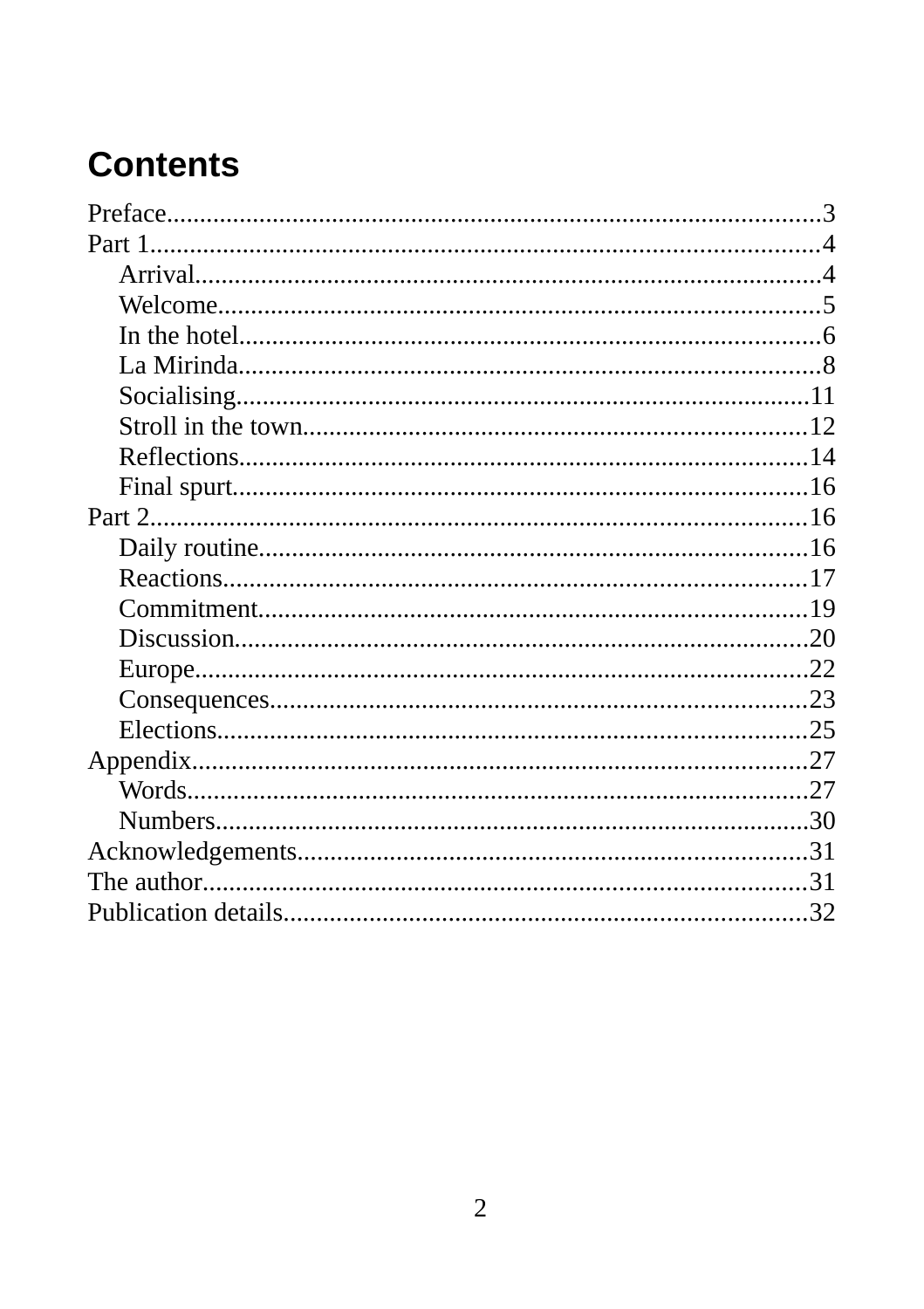# <span id="page-3-0"></span>**Preface**

Languages can be learned at any age. It is a special challenge if you try to do it without textbooks. You also do not need special courses. Think of small children. They do not use any written words and nevertheless acquire language in a playful manner. Well, this might not be so easy for older people. Maybe they have tried other successful methods in their lives. But it is worth trying. Come along with the protagonist on his journey to the island La Mirinda and join him in his learning experience. The consequences for his further life were unforeseeable.

Since there are some Esperanto words in the text one should know that in Esperanto you always stress the next to last syllable. Some letters have a special pronunciation (given in **bold** print):

- **c** ca**ts**
- **s s**aid
- **v v**ase
- **z** ro**s**e
- **ĉ ch**urch
- **g** great<br>**g** gym<br>**h** ach
- **ĝ g**ym
- **ĥ** a**ch**
- **j** hallelu**j**ah
- **ĵ** plea**s**ure
- **ŝ sh**ow
- **ŭ** q**u**it, always becomes one with the preceding vowel

The following story is purely fictional. Any similarity with living or dead persons or events is accidental.

Original versions: "Die Insel La Mirinda" (1.0 / German) and "La Insulo La Mirinda" (1.1 / Esperanto).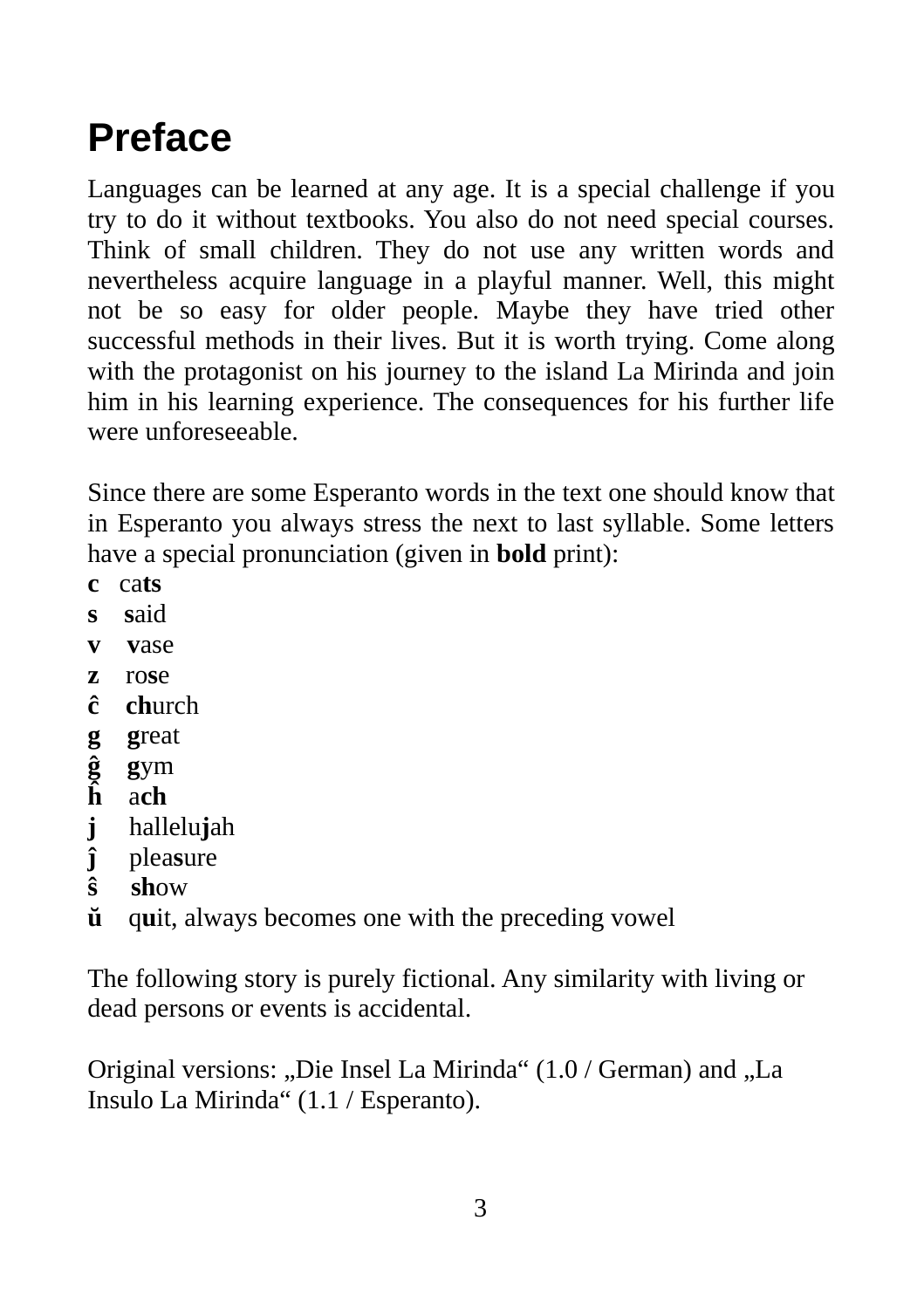### <span id="page-4-1"></span>**Part 1**

#### <span id="page-4-0"></span>**Arrival**

It was exactly as he had imagined. He did not understand a single word. "Saluton, kien vi iras?" the good-looking lady at the checkpoint asked. Martin liked her dark-blue uniform, but right now he needed to get the right bus. Shyly he presented a card with his registration number and the dates of his stay. But the friendly controller seemed to want something else, "Via pasporto!" Okay, that was easy. At once Martin showed his passport and was allowed to enter without problems. But he still did not know where to go and stuttered, "Hm, where do I find my bus?" She seemed to understand and put a small piece of paper in his hand, along with some friendly words, "Prenu la buson numero tridek kvin. Vi trovos ĝin tie." With her outstretched arm she showed him the direction. He was able to decipher the number: 35. The piece of paper also gave a small plan of the departure areas. Martin thanked her and rushed to the bus. At entering it he only had to show his registration card. He was seated in the front area, as he had hoped for. The trip was to last at least for an hour. It was a welcome break after the turbulent crossing. The waves had been quite a problem for Martin. The movements of the bus were a pleasant contrast. Finally he had arrived on the island La Mirinda. His colleagues had declared him crazy for undertaking this journey at such a short notice and with only one year of working at school left. No one else but teacher Martin Beckst had been willing to go. It was a project of the linguistics department at university. The goal was to get along on La Mirinda without any knowledge of the language for a month. This did not put Martin off. The offer was a welcome opportunity for him to take part in a vocational training for the last time in his career. Additionally it offered elements of what would you might expect from a holiday tour.

On La Mirinda a community had established itself that was unique in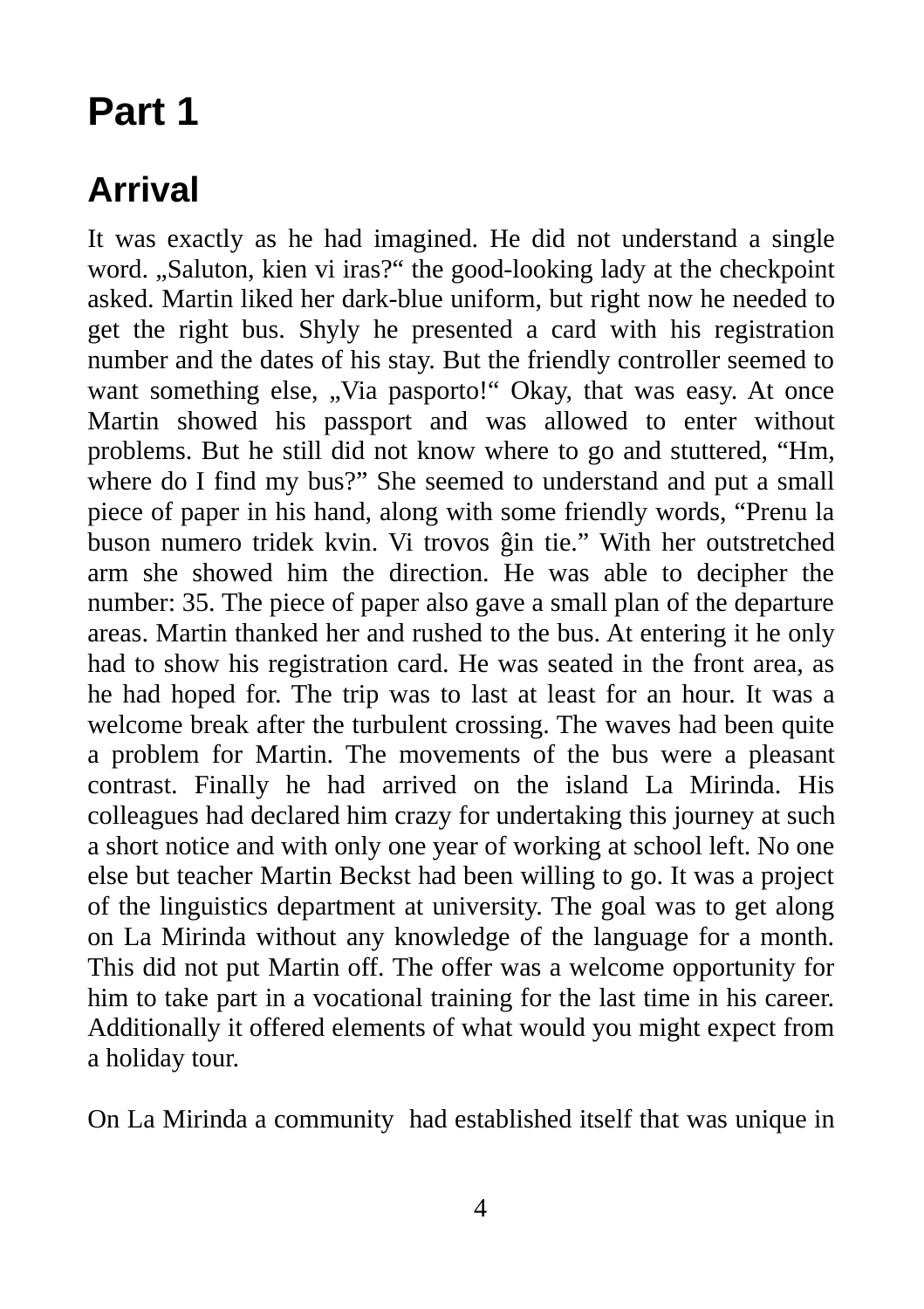the world. After decades of hard negotiations the council finally was allowed to "take over" its island. Of course they were not its real owners. The island still remained a part of the huge state of Asistan, which also claimed part of the taxes collected on La Mirinda. However, the negotiations with the government looked like they would get autonomy. Matters were established according to international law. The whole island was made available by the council of the Esperanto Foundation. They wanted to develop a complete community with Esperanto as its official language. The first settlement on the island thus became a place of the beginning. So it was given the name Komencejo. In the meantime it had become the capital of the island, with many hotels. This is where Martin was taken by the bus.

#### <span id="page-5-0"></span>**Welcome**

"Bonvenon Sinjoro Beckst" were the words on a big cardboard held up to the bus passengers by a footboy. Martin could not get lost. At least he had picked up the word for welcome and called out loudly "Saluton!" That was all he could contribute to the conversation. It was enough for the beginning. The attendant took his baggage and went ahead saying, "Sekvu min, via ĉambro estas en la tria etaĝo." Martin was relieved. He had understood the words for room and third floor. Probably he would have to pick up many words like this during the next days. He did not dare, though, to think of any possible active use of the language on his own yet. This was a problem that was part of the preparation meeting for the journey. He was told never to take any notes. It was supposed to be an "all natural" learning experience. "And that at my age," he had thought. His room was very elegantly furnished. At one wall there was a large picture of La Mirinda. It was a projection that could be controlled by a device on the table. Martin's hope to get the news in his language this way was not fulfilled. Every channel only used Esperanto.

Martin placed everything that he had in his baggage in the closet and wanted to enter the bathroom to refresh himself, when the attendant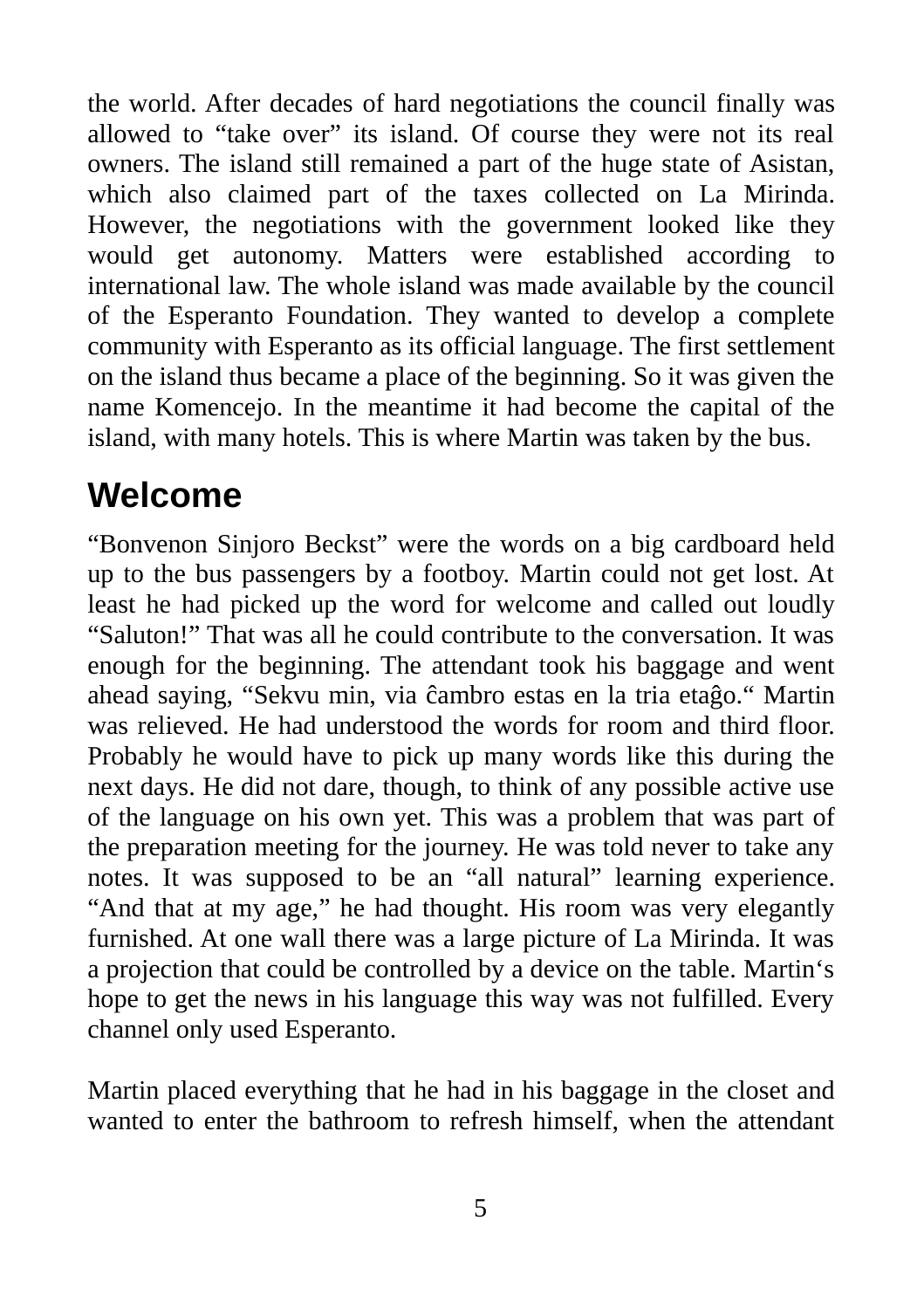knocked at the door and asked to come in. "Sinjoro Beckst, ĉu vi vidis la naĝejon?", he asked and led him to the balcony, from where you could overview a large part of the hotel area. "Jen la naĝejo!", he repeated several times and pointed at the swimming pool that was surrounded by a large lawn. Finally Martin understood. He took off his clothes and put on his bathing trunks, got a towel and followed the attendant to the pool. "Via ĉambro estas en la tria etaĝo. La numero estas dek kvar!" Then the attendant left him him. Martin had a feeling that he had wanted to tell him his room number, which he had not understood, of course, but "third floor" would do, he told himself. He took a shower and jumped into the clear water. He was not alone. An elderly man and a young woman also used the pool. It was a very welcome refreshment on this warm summer day. After swimming for a while Martin took a rest at the side. When the young woman came close to him he tried to hide his big stomach. She said, "Vi certe estas nia nova gasto." He understood "nova gasto" but he did not know what to answer. So he just nodded and repeated, "Nova gasto." The friendly lady saw right away that he obviously had no knowledge of Esperanto but she still tried to get into a conversation. "Mi estas Petra," she said and pointed at herself with her right hand. Then she said the sentence again and helped Martin with this addition, which she also repeated several times, "Mi kaj vi", pointing at herself and then him alternately. Then she went on, "Mi estas Petra kaj vi estas ..." It helped. Martin risked saying, "Mi estas Martin," and he was proud about his accomplishment like a schoolboy. Petra laughed, splashed some water with her flat hand and said good-bye, "Mi estas Petra kaj vi estas Martin. Ĝis revido!" Then she quickly swam across the pool and got out. Martin had no chance to follow her.

## <span id="page-6-0"></span>**In the hotel**

Martin found his room with no difficulties. Even without the number he remembered the door to his room. What did the attendant say? Dek kvar. Yes, that was 14. It was time to learn about the numbers, but he was not supposed to use books. Well, it will work out somehow, he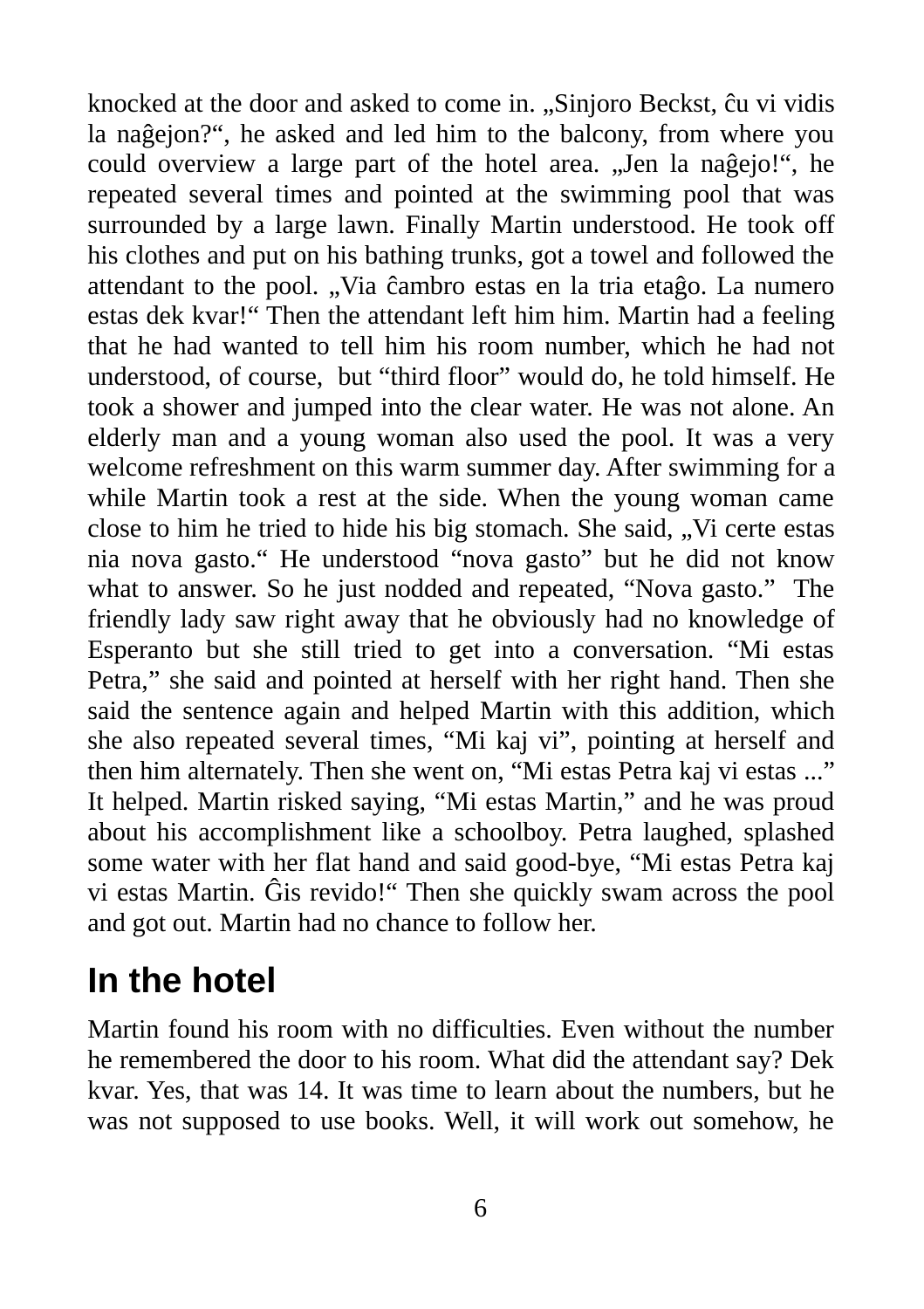told himself. No preparation of lessons, no grading of papers, no teachers' meetings, no meetings with parents. "This is how to enjoy the remaining time before retirement," he philosophised, and after taking a shower he lay down on the comfortable sofa. He even did not need to take any notes about his experiences on La Mirinda. After taking part in the project a seminar was to follow at which time the evaluation was planned. The coming weeks would be very relaxed for him.

Still, he had some doubts. How did he do in picking up new words? Did things really work well today? Which words did he actually understand? He became sleepy and started a nap. "Saluton – pasporto – buso – tridek kvin - ĉambro - tria - etaĝo - naĝejo - nova - gasto - mi - vi – Petra!" These words he heard, in a very low voice, and in his dream Martin repeated every single word. His lips moved during his sleep. Somebody should have seen his face! With every word it expressed great contentedness. Waves moved in the background of his dream. Hills, trees and houses passed by the driving bus until he suddenly was back in the swimming pool and he clearly heard the word "Petra". He was startled. The sound was louder and different from the words that he had heard in a low voice. He also noticed that someone knocked at his door. "Mi estas Petra," he heard. So his dream had ended. Quickly he put on his bathrobe and went to the door. And really, there was Petra, along with the elderly gentleman who had been in the pool, too. "Pardonu nin. Ni invitas vin iri al la kafejo." Martin only understood excuse me and café but did not know how to react. He was embarrassed and looked at the man who waited at his door along with Petra. Then he remembered his first lesson from the pool and shook the man's hand, saying, "Saluton, mi estas Martin." Without hesitation, the man answered, "Mi estas Logan, la patro de Petra." So that was settled. Martin was invited for a coffee with Petra and her father. Martin pointed at his clothes, which he needed to put on. Petra and Logan understood without words. They moved back a few steps and waited in the hallway. Then the three went to the elevator. Martin saw that there were many labels in the hall. Along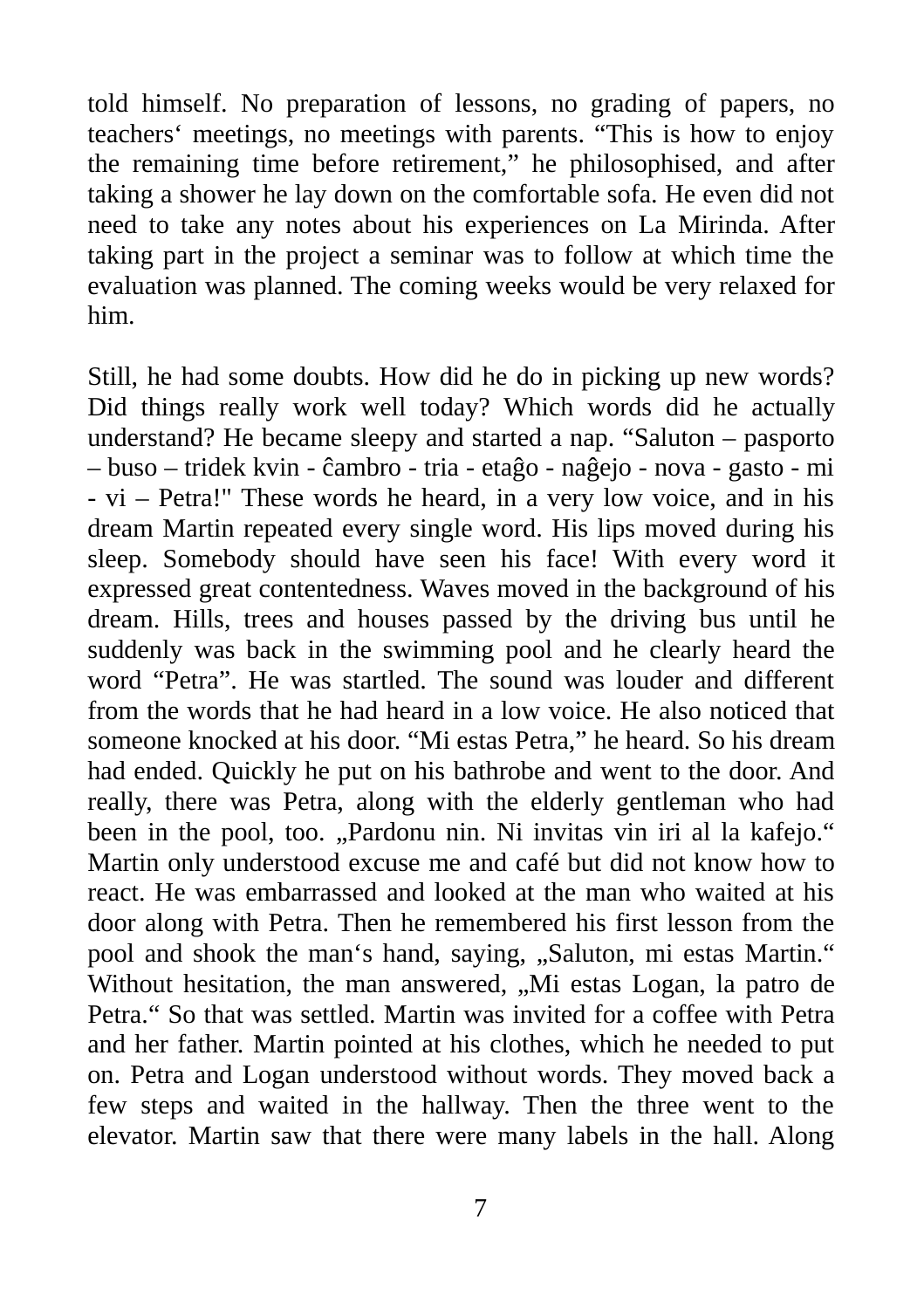with small pictograms he noticed small signs, like LIFTO, ELIRO, ŜTUPARO, TERASO. In the elevator he found an overview plan, which also showed him the café in the second floor. Petra and Logan knew the way and went ahead. Outside the café you could sit under large umbrellas. The waitress was very thoughtful and put three glasses filled with cool water in front of them first.  $\hat{C}u$  vi ŝatas trinki kafon sen aŭ kun lakto?", she asked. "Kun lakto", answered Petra, and Logan ordered "Sen lakto", and Martin placed the same order. When the black coffee came he saw that he had guessed correctly that "sen" meant "without". He had taken the first hurdle. Without asking, Logan next ordered three pieces of apple cake with whipped cream. This had created a sound basis for the communication in the small group. "How do you say thank you?" Martin asked; but although his new friends did not speak any English Logan bent over to Martin and whispered into his ear, "Dankon." Esperanto uses words from many languages. Petra said, "Dankon pro la kuko" and showed her plate that was almost empty already. Martin lifted his cup and risked saying, "Dankon pro la kafo", coming back to the contented look that he had practiced in his dream on the sofa already. Learning is fun, he thought. And he wondered how he might help his students enjoy learning in the same way during his last year before retirement. But he had to concentrate on the present situation and enjoyed eating the last part of the cake. Petra and Logan seemed to have plans for the afternoon and said good-bye to him, " $\hat{G}$ is revido" and " $\hat{G}$ is baldaŭ". Sounded like "See you soon," Martin thought and reacted by also saying,  $\partial$ ,  $\hat{G}$  is baldaŭ".

### <span id="page-8-0"></span>**La Mirinda**

During the next few days Martin did not dare to explore much. He stayed in the hotel and its surroundings and met many people. Everybody was very sympathetic. He did not speak any real Esperanto, but what to expect after such a short time? Martin had the impression that he understood more and more. Many words contained elements which he already knew from English and other languages.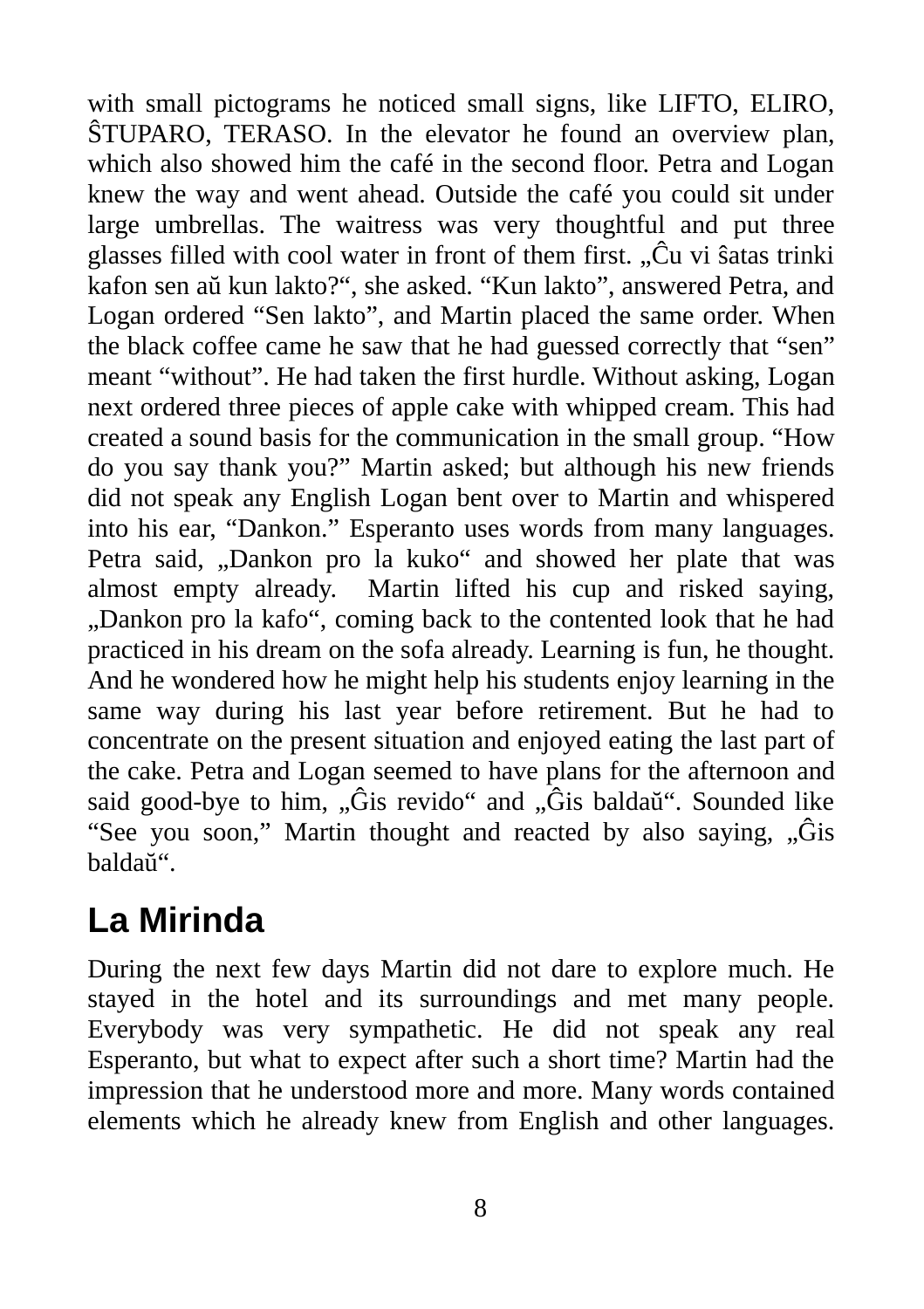He also noticed that Esperanto combines such elements with special syllables. Now he understood that kafejo was a combination of kaf, ej, and o, with ej meaning the place and o meaning a noun. As a beginner he depended on slow and careful pronunciation by his partners. But he was lucky. Everybody was very considerate and put in a lot of effort. It looked as if they knew his situation. And indeed it was common on La Mirinda to place newcomers in just one hotel in which staff and guests perfectly spoke Esperanto and were asked to assist them as much as possible.

Esperanto really had become the official language of the island in the course of the last decades. Most newcomers had arrived with a good knowledge of the language. In the families a new generation grew up that spoke Esperanto as its mother tongue. Beginners, "komencantoj", had become rare. Only lately did more tourists and participants in linguistic projects, like Martin, show up. It was a question of honour for all inhabitants of the island to give special assistance to these newcomers. At the same time, it was an unwritten law not to use the language of the guest, as far as possible. Of course, people living on the island also spoke other languages. But their use in the presence of beginners was frowned upon. The custom was well publicised among tourist enterprises and their guests were informed about it beforehand. The islanders' "stubbornness" in this matter had become a real hallmark of La Mirinda. Martin was affected very closely by this characteristic. Since he had no contacts with English-speaking people here at all and he could not even make use of his French, which was not bad, he had no opportunity to get into any deeper discussions. Any communication had to stay on the surface and to deal with simple matters, just smalltalk.

There were presentations of different subjects in the auditorium of the hotel which were somewhat more demanding. They offered longer stretches of Esperanto and were accompanied by the use of different media so that newcomers could understand more. That was passive learning, of course. In the entrance hall there was a poster saying, "Por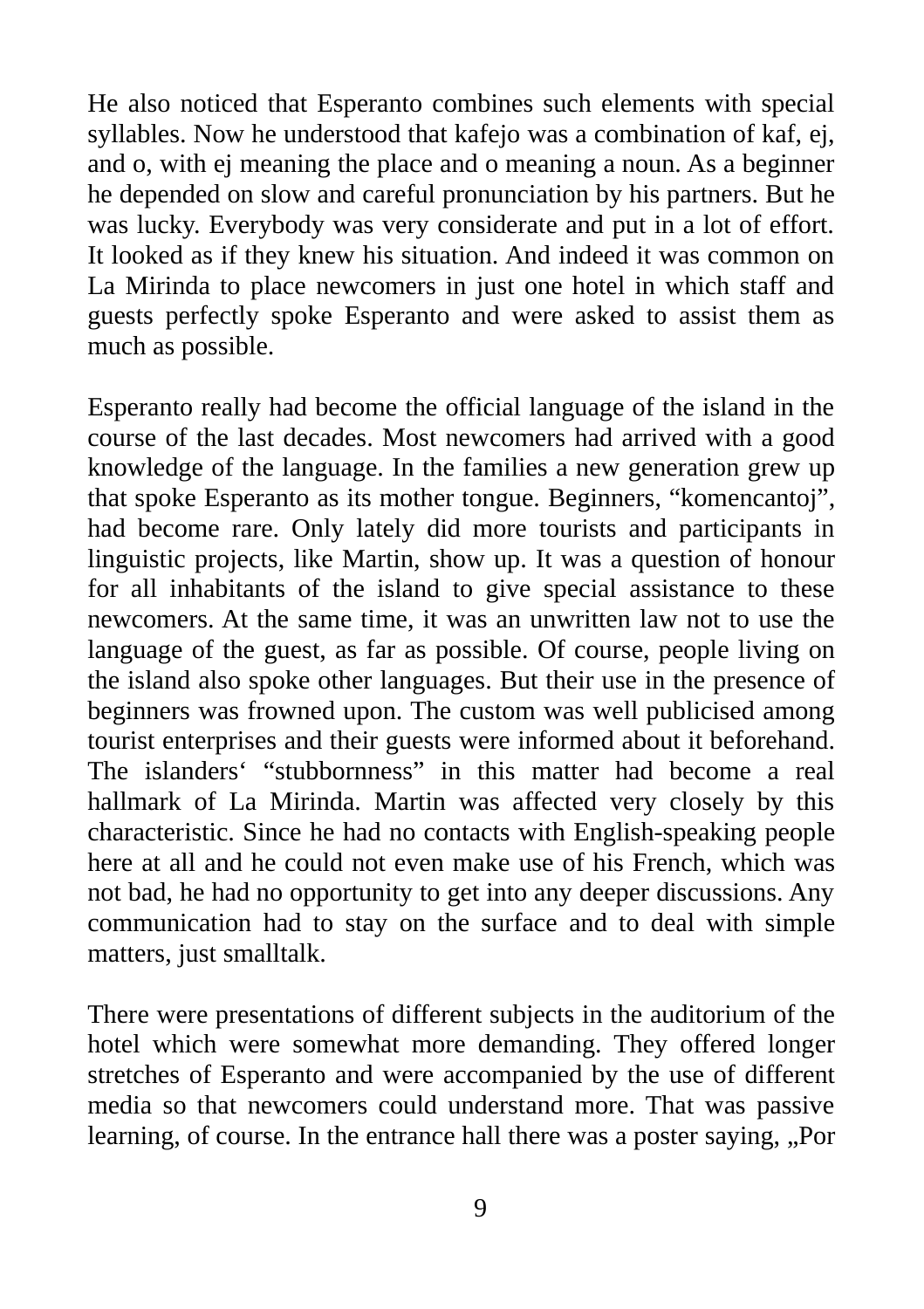turistoj: Prelego pri La Mirinda, 16:00, Malgranda Salono, dua Etaĝo". That looked like a presentation about the island, which Martin did not want to miss by any means. A handful of tourists had assembled in the small hall, among them Petra and Logan. The show began with a video that presented the island from the air. La Mirinda covered an area of 935 km² with about 18 000 inhabitants. The mainland was only two and a half hours away. Besides Komencejo, the capital, there were three other towns, among them the pretty harbour in the south. Most of the island was sparsely populated. Its eastern part was largely used for agricultural purposes. In the west there were mountains with forests. In the north there was a coltan mine, a mineral that is important for electronics. It was an important source of income for the island. Other important sources were fishing and tourism. For over 20 years La Mirinda had also been a significant international site for university training. And there were several renowned schools for the teaching of Esperanto. Every year about a thousand students come to the island to learn. They live with host families or on modern campuses.

Next the capital, Komencejo, was presented, where the larger part of the inhabitants lived. There were few characteristic buildings, except for the impressive university. A detailed view of the different living quarters along with their streets was of special interest. First the camera showed a district that looked like an old Chinese or Korean town, with labyrinths of alleys and typical roofs. Outside the houses and shops all kinds of goods were piled up. People here were mostly of Asian origin. The next street might have been found in France. Outside the restaurants people sat on chairs and had coffee. And at the next crossing one had the impression of being in the USA. And so the camera went on until a typical English street was shown. Martin felt at home right away. The only difference seemed to be that all the shops had names in English and Esperanto: Baker-Bakejo, Barber-Barbiro, Taylor-Tajlorejo etc. The film also showed how people spoke with each other in their mother tongues. This was something that Martin had not expected. Esperanto was the only official language on La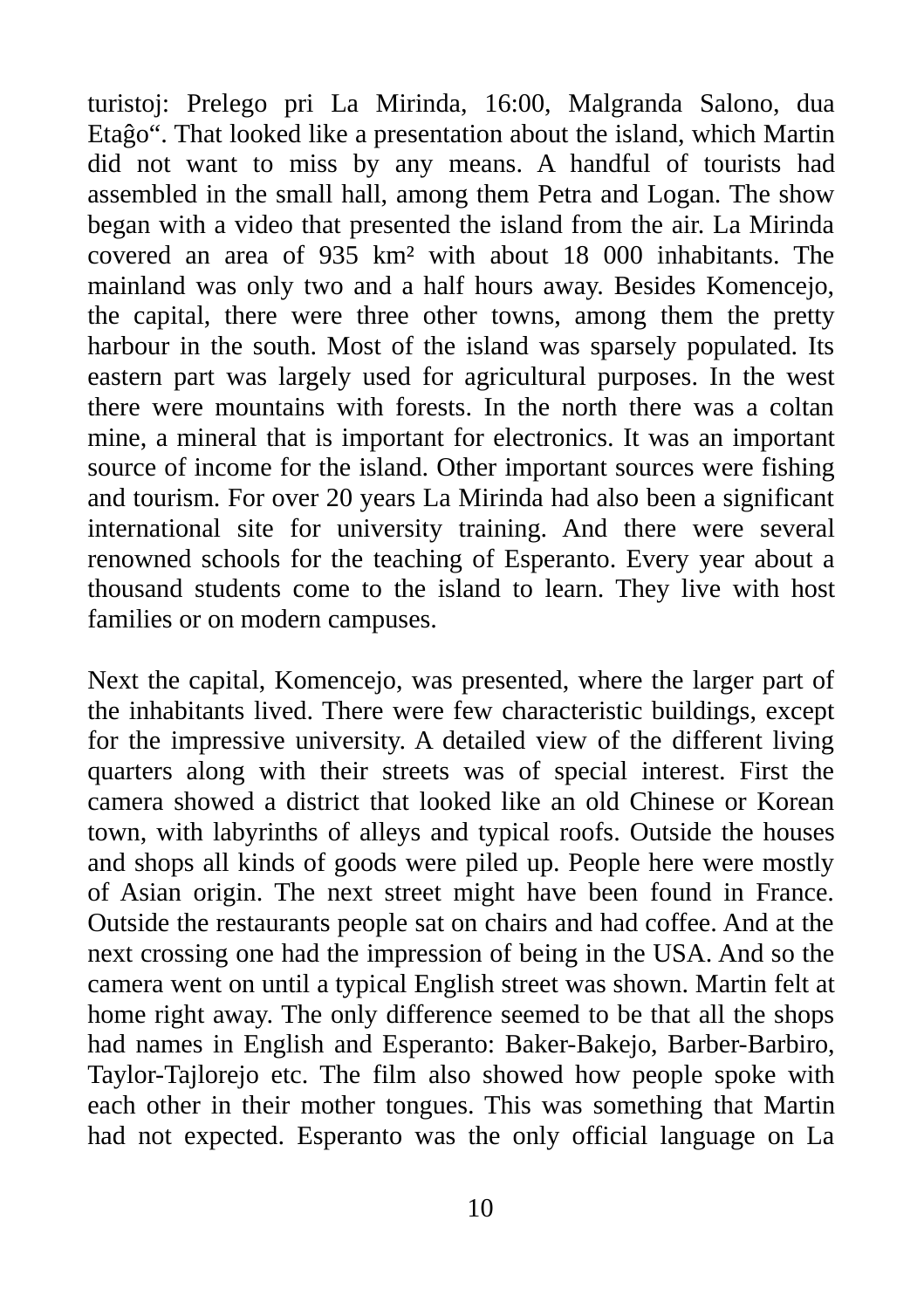Mirinda, but naturally people had brought along their own languages and used them in the family and, as the film showed, in their close contacts. Nevertheless they all were able to use Esperanto at any time. Martin planned to look for the English district during his next excursion.

#### <span id="page-11-0"></span>**Socialising**

When he left the small auditorium he met Petra and Logan. Petra addressed him, "Bonan vesperon, Martin. Venu kun ni al la manĝejo!" He did not understand what she said but she pointed at a sign in the hallway that had an arrow and the word "Manĝejo" on it, along with a pictogram showing knife and fork. Yes, it was almost 6 p.m. and time for a meal. In friendly company the food would taste much better, he thought. The chairs in the dining hall had been rearranged. At the wall a long table had been prepared with an opulent buffet. From loudspeakers came classical music. Most guests were already seated at small round tables. Every table had six chairs. Petra headed for a table at which a young couple sat already. "Cu estas loko?", she asked them about empty seats. "Jes vi povas sidi tie," the young man answered. There were empty seats. Politely he got up and introduced himself, "Mi estas Hugo, studento el Parizo kaj mia amikino estas Lina, ŝi ankaŭ studas en Parizo." Now everybody introduced themselves and said their names. Martin did so, too, and courageously said, "Mi estas Martin, instruisto el Hamburgo." He had learned the word "instruisto" from Logan, who was in the teaching business, too. When Logan wanted to continue the conversation the music abruptly stopped and the elegantly dressed hotel boss entered the podium, asking for silence. Obviously he explained what was planned for the evening. Martin did not understand anything. He looked around for assistance but there were only compassionate looks. After a few minutes he had finished and the buffet was opened. Everybody went there and a long line formed. Logan seemed to know such occasions and quietly stayed behind. He pointed at the bar next to the buffet. Nobody was there. So you could get a supply of drinks and be relaxed. There was enough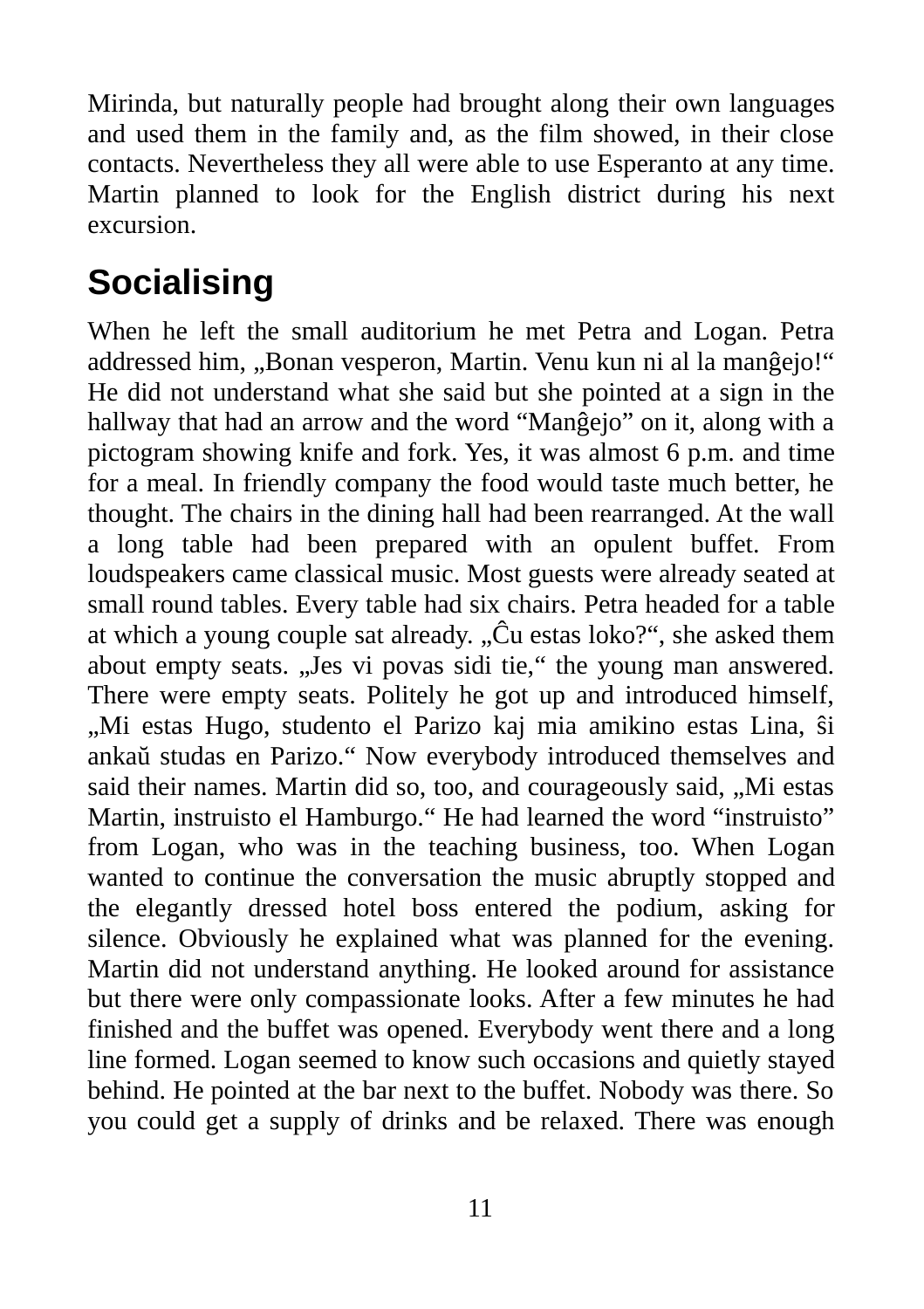food on the long table and no reason to fear that you might not get what you wanted. After a while the crowd at the buffet was gone and Logan and his neighbours were able to pick what they liked without any hurry. But Martin did not have much chance to eat. The young student couple tried to explain every item in simple "That is" sentences in Esperanto. "Tio estas fromaĝo, tio estas kuko, tio estas salato kun majonezo" etc. After a short time people began to move again since the small plates and glasses were empty and had to be refilled again. As the beer tasted very good and Martin could not talk very much he probably drank too quickly and too much. Logan noticed and smiled, "Sanon!" (to your health) at every glass that he saw, lifting his glass, too. This was a common saying among Esperanto speakers. Martin replied, "Sanon!" and every time his voice became louder. The others joined the game and the atmosphere became very relaxed. This was what the host had wanted. In the meantime, a singer had gone to the podium and tried to get attention with his music. The dinner gradually became a dance event, in which Martin did not want to participate. He left, saying, "Ĝis revido, mi promenas en la ĝardeno!" He wanted to take a walk in the garden.

## <span id="page-12-0"></span>**Stroll in the town**

The next day he was alone in town for the first time. Martin felt somewhat insecure but he knew a few simple sentences already and "kie?" meant "where?", "kien?" meant "what direction?" That would suffice. And the capital was not that big. He had gotten along in larger cities before. From the hotel he walked directly to the centre. He wanted to start at the central place in front of the town hall. From there the streets led to the different parts of the town, as he had seen it in the film. And well enough, first he came to the Chinese quarter with its many tourists. The shops offered plenty of goods, clothing, technical equipment, food, toys, even live animals like hens and rabbits. Cookshops had prepared all kinds of food for the visitors. One would never get hungry, provided you had the money. Martin did not feel hungry yet. And he looked for the English streets, hoping to find a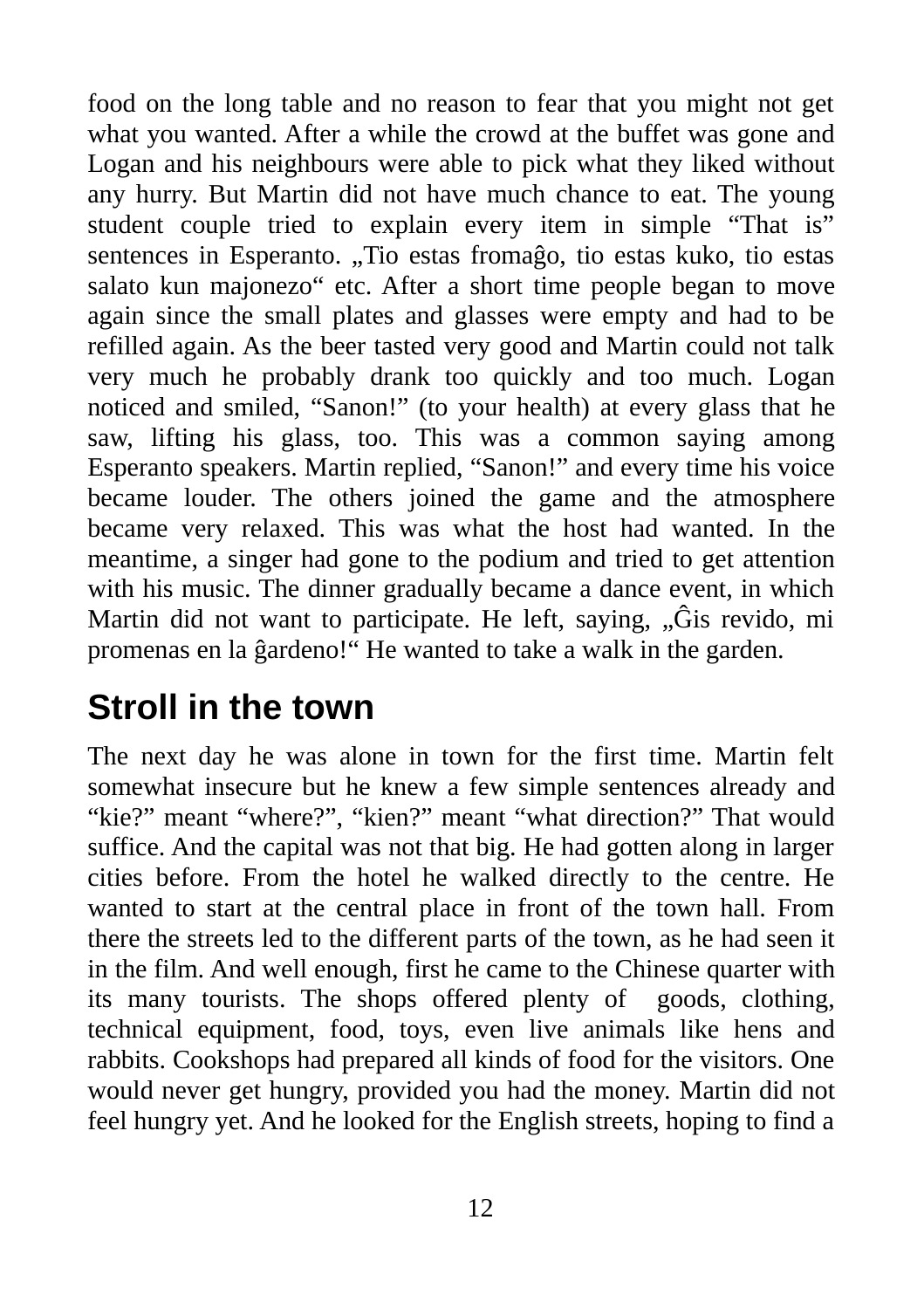pub like at home. But this took its time. First he ran into the Italian corner. Although it was not yet noon it was warm and he treated himself to a big ice cream. No knowledge of the language was needed for that. At the next corner he finally came to an English-looking street. The houses looked like a small town in the north of England. There was even a fish and chips and he ordered a large portion. Everything could be done in his mother tongue. The shop attendants looked like at home, and they probably thought he was a migrant from England. He sat down at a window and started eating. "May I sit next to you?" a bearded, friendly-looking man asked who also had his fish and chips. Finally Martin had a chance to really talk to someone. The man turned out to be Brian Baldall, who had been living on the island for more than ten years. Today was his day off and he liked to use it in the English street. He had a job at the other side of town and taught Esperanto and English at the university. On La Mirinda courses in many languages were offered, and it was very convenient that it was no problem to find host parents who spoke the students' mother tongue. And they easily found partners for conversation in the different streets of the capital.

"What does Mirinda mean? I only know a kind of lemonade by that name," Martin asked the man. "It means wonderful or admirable," he answered and added, "that is what the famous lemonade has been called for decades. People say that the owner of the company was a speaker of Esperanto." Martin finally had an opportunity to ask more questions that had come up. Brian understood his situation. Normally beginners would not be left on their own that much. And Martin had not been prepared well enough. He had come to the island with insufficient information. Now he learned that Asistan had several goals in mind with the island of La Mirinda. First of all the big power wanted to show the world with this near-autonomous Esperanto state how much it cared about international relations. But economy also played a role. Many tourists came to La Mirinda every year. Usually they used their stay to see the mainland, too. But most important was the improvement of international business contacts along with science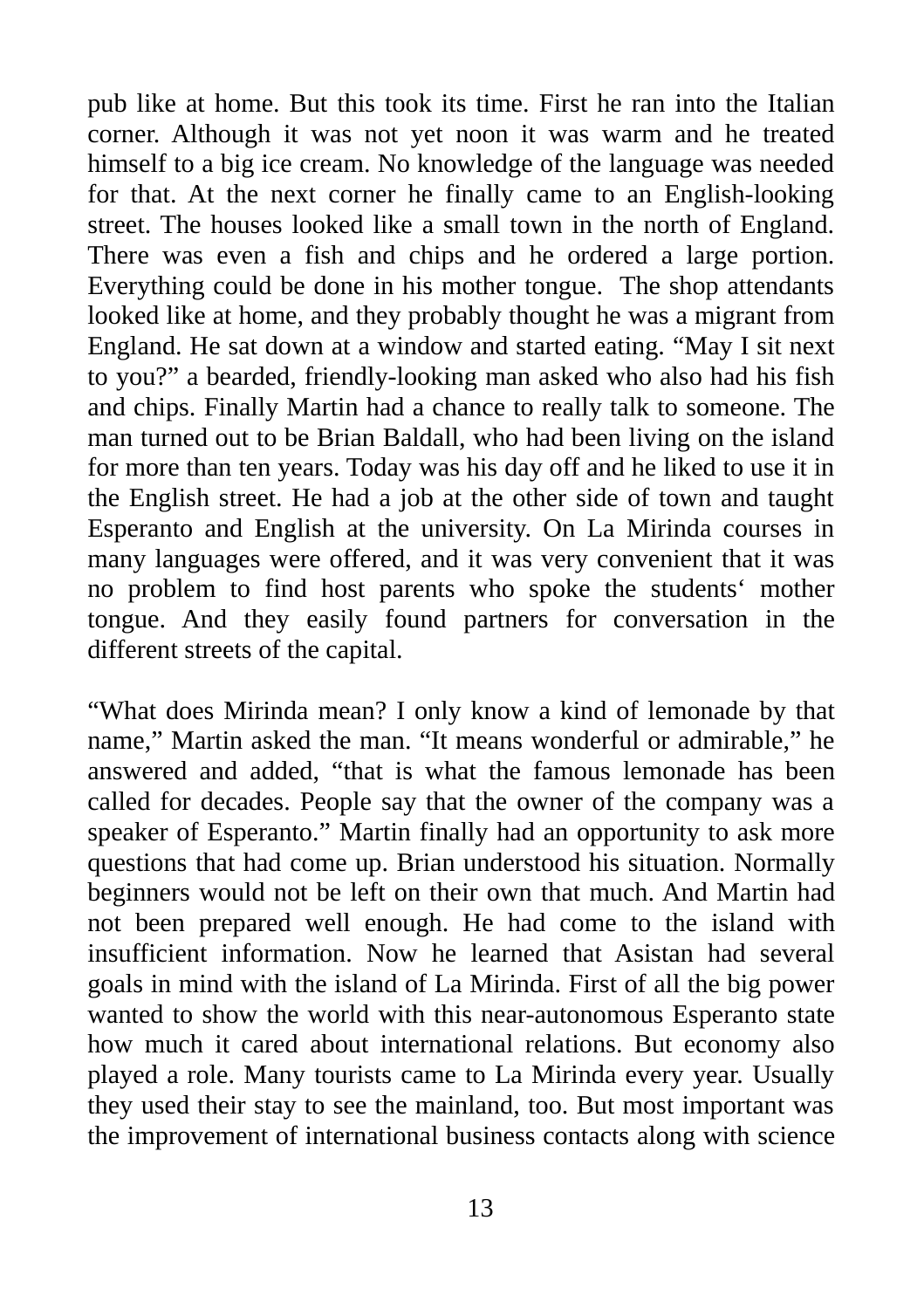and technology exchanges. The educational facilities on La Mirinda had a large impact on this. And this was also what the founders of the Esperanto state wanted. Never before had there been better circumstances for the spreading of the Esperanto idea. Martin had to admit that all this was new to him, and that he had much too little knowledge about Esperanto. His colleagues at school also had no real idea. Most had heard that Esperanto had been developed as a planned language to improve international communication, but the number of its adherents had always been relatively small. "This will certainly change," Brian said, "because now we have someone who has his first-hand experience of Esperanto. This will surely have its impact." With these words he said good-bye. Before they left they exchanged addresses.

#### <span id="page-14-0"></span>**Reflections**

On his way back to the hotel Martin thought about many things. What had he gotten into here? Should he really learn a new language in his old age? And what for? He knew French and a little German and he had gotten along with that quite well so far. Honestly, languages were not really his business. He taught science and was not involved in bilingual education, as some other colleagues were. Yes, it was true that he was delighted sometimes when he understood a foreign pop song in the radio or the news. But recently new words had come up that he had not learned at school. Never had he cared about his French in all these years after leaving school. "What a huge waste of teaching time. Probably most people feel like this," he thought, and he remembered his travels to foreign countries when he had to use "hands and feet" to communicate because of the lack of his knowledge of the language. Martin saw that his short stay on La Mirinda would not supply him with a well-founded knowledge. He had seen this as a playful diversion, and it was fun when he suddenly understood something here and there, and it was even greater fun when he was able to say something in Esperanto himself. But it was extremely difficult. It took him infinitely long to find the right words.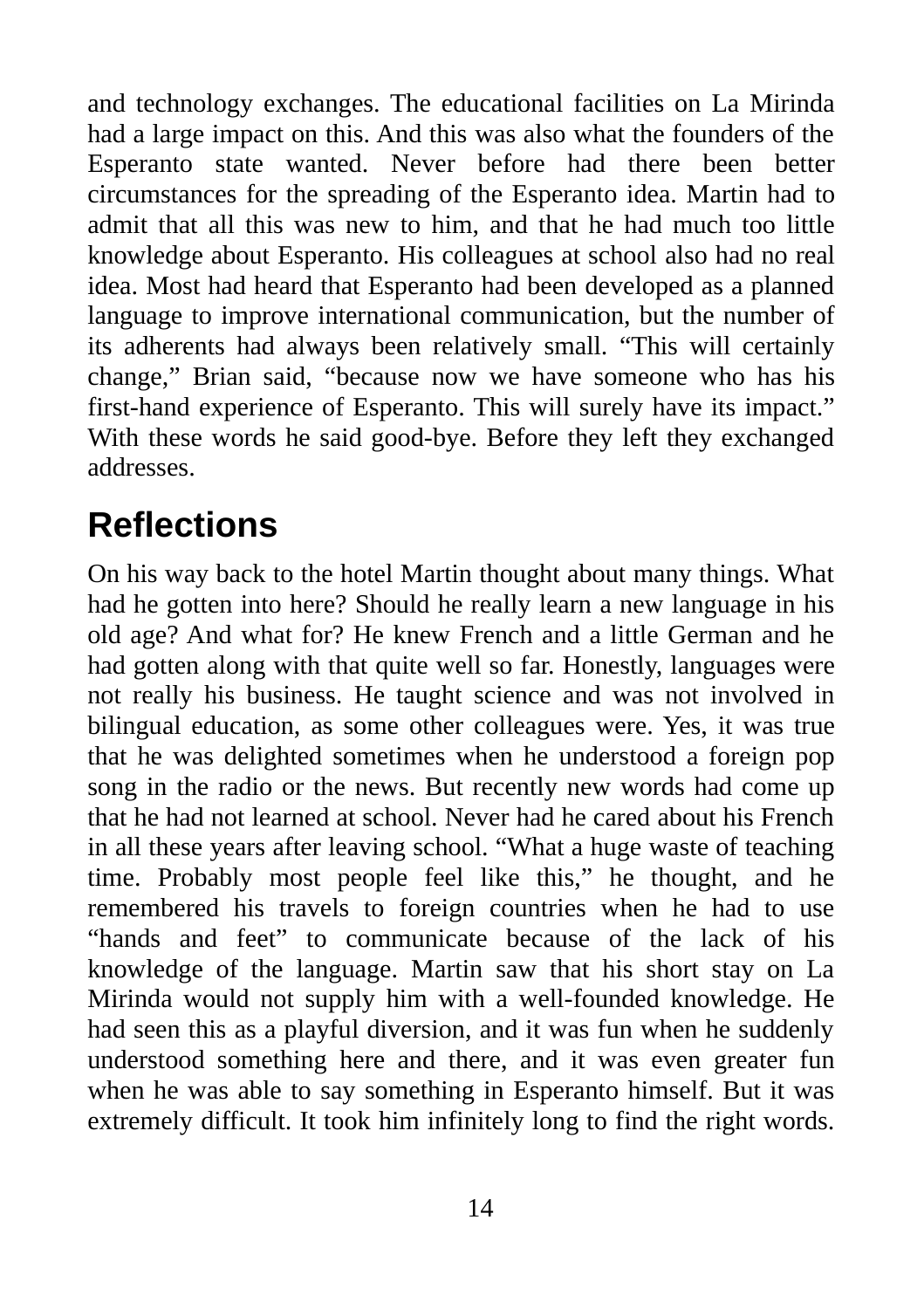And too many were missing. Sooner or later he would have to start memorising words. So much was clear. But did he really want to do this? He became doubtful. What should he do during the last two weeks? Suddenly he was interrupted in his thoughts.

"Saluton, Martin. Kien vi iras?" asked Lina, who had also been on a stroll in town with her friend Hugo. She wanted to know where he was going. "Mi iras al la hotelo," Martin answered, applying what he was already able to say. Hugo said that there was time for a glass of wine before dinner and approached the next bistro. Martin understood only a part of what he said but he saw the restaurant and agreed to go. They sat down and when the waiter came Martin insisted on placing the order. "Ni trinkas vino", he said. But he had not thought of the many different wines that were offered. So he needed Hugo's help. When they lifted their glasses, saying "Sanon!" he was cheerful again. Lina tried to turn the situation into a small language exercise. She wanted to help Martin because his last sentence had not been without mistakes. On a piece of paper she drew a stickman with a glass of wine next to it. Then she began with simple sentences. "Tio estas Martin. Tio estas glaso. Tio estas vino. Ĉu vi komprenas?" He understood. His glass was almost empty and he was in a good mood. He reacted and pointed at the content of the glass. "Tio estas ruĝa vino." Lina was satisfied that her new student had become an active learner and went on. "Martin trinkas vinon", emphasizing the last letter "n". But Martin did not notice and repeated "Martin trinkas vino". Lina had to restart several times until Martin understood that the ending "n" referred to an accusative object. She drew a milk bottle, a glass of beer and a cup of coffee and completed the sentence "Martin trinkas" with "lakton, bieron, cafon, vinon", every time stressing the accusative ending "n". Hugo pitied him and ordered another glass of wine for everyone, thus ending the teaching unit elegantly. Martin took it all in good humour and paid for all of them. "True," he thought, "in this way I could learn much more. But it would still be quite an effort, not to speak of all the glasses of wine that have to be emptied."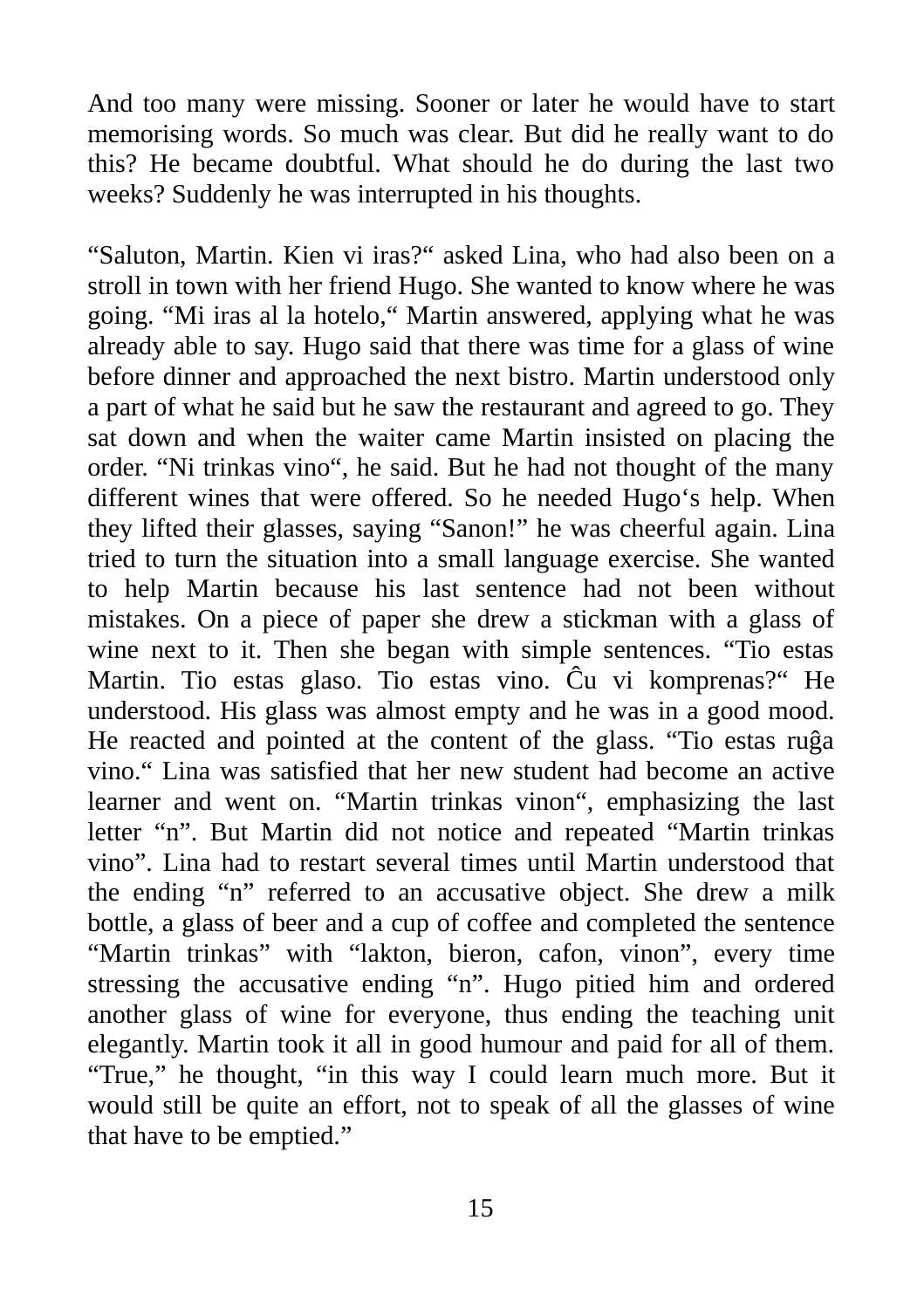## <span id="page-16-2"></span>**Final spurt**

The last two weeks went by very quickly. Martin was intent on getting to know as much of the island as possible. First he took a bus tour around the island, then a boat tour and finally even a mountain tour with a trained guide. Petra and Logan took part in this last tour, too. The guide talked with everyone in the group, asking about their health and giving hints for the hike. For safety reasons he even tried to speak with them in their mother tongue, asking other participants for help in translating if needed. The group only walked as fast as the slowest was able to go. The landscape was breathtaking. And the weather was fine. There were some clouds but no rain. The high temperature was no problem as there was a slight, cool wind. "Mi amas la montojn" Petra said enthusiastically. Her love of the mountains could be seen in the large number of pictures that she took. Martin liked the mountains, too, but he was honest. He did not like climbing very much. With a smile he said, "Mi amas la maron". The sea was not so stressful. And he feared the way back down with all its stress.

Once again he met Brian, this time in a pub. In the hotel he said goodbye to all his new acquaintances, and then it was already time to leave. With a nostalgic feeling he looked out of the coach, and from the ferry he took his last pictures of La Mirinda.

## <span id="page-16-1"></span>**Part 2**

## <span id="page-16-0"></span>**Daily routine**

 The evaluation seminar for the Mirinda project did not take place immediately after Martin's return. It was rescheduled to the week after the autumn break. That meant he was back to normal school routine. Martin was happy that he could use the weekend to prepare lessons. His idea was to tell his students many things about his journey. There was, however, not much time to do so because the written exams were coming and he needed to teach them a firm foundation of facts. He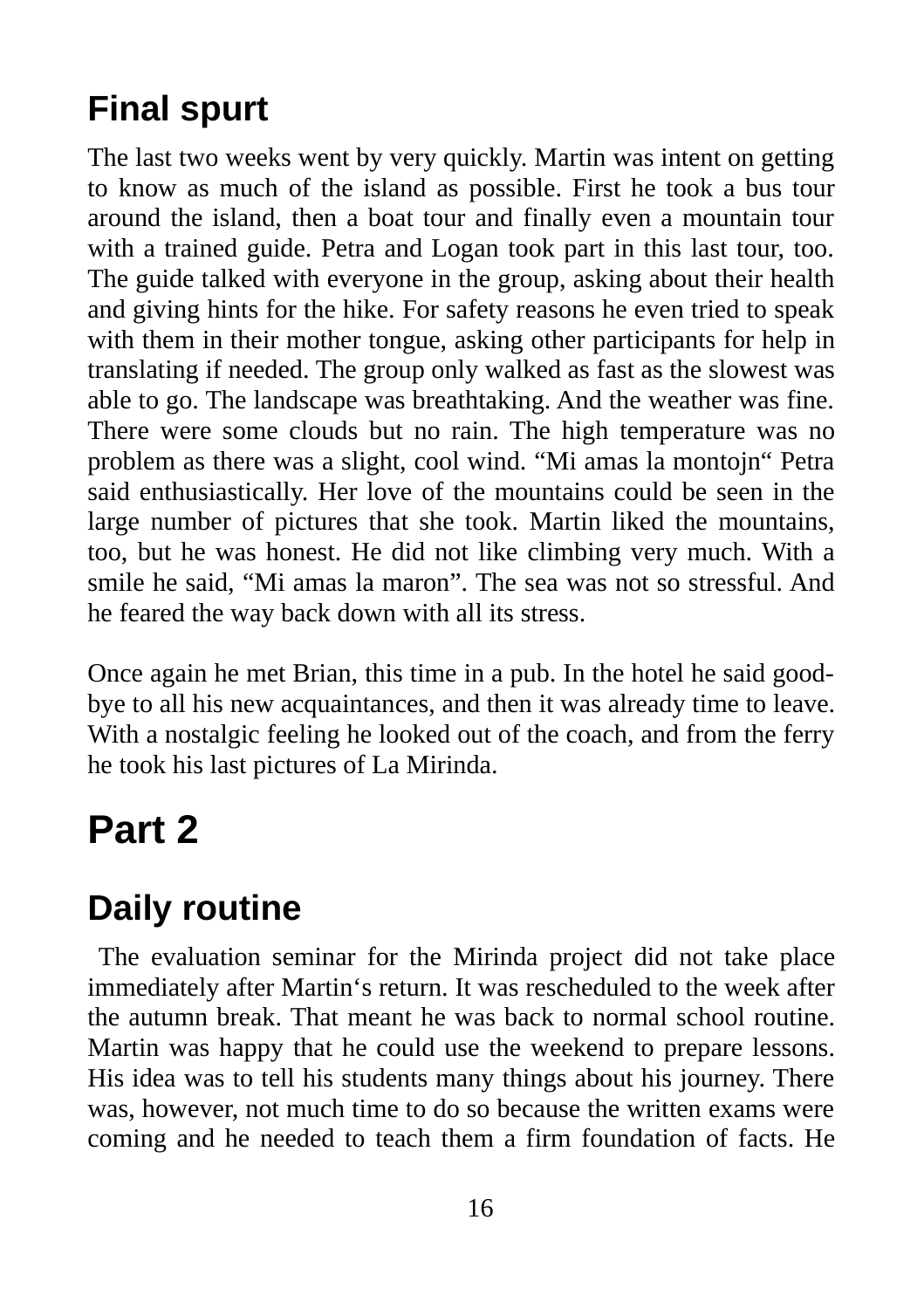had to collaborate closely with his colleagues who had done his job while he was away.

Suddenly they all envied him. Repeatedly he heard, "Oh, what a good time you had! I wish I had joined in that project, too!" The headteacher asked Martin to give a full report at the next teachers' meeting. The parents also were interested. So a convenient date in the evening had to be found soon. It looked like a lot of work, not like a quiet last year before retirement. Martin always prepared such presentations carefully in great detail. He would have liked more time to do so because he wanted to present well-founded information about Esperanto. It was a great advantage that in the next big big city there was an Esperanto club, where he found help. In this way Martin automatically started a new school subject although Esperanto still had not become an official subject at schools yet. So there was not much time to relax after the journey. And during the weekend a journalist called him. Somebody must have told him about Martin's journey to La Mirinda and he wanted to get an interview. Martin had not imagined that much of a hustle and bustle. In the inbox of his mails he found, among many others, letters from his new Esperanto friends on the island. These were, of course, in Esperanto. Martin almost could not cope with all this. It helped a lot when he found out that the computer could translate them for him but he was not in a hurry to answer them.

#### <span id="page-17-0"></span>**Reactions**

The newspaper article about the Mirinda project was published only a few days later. At school people were interested in more information. Martin noticed that his students suddenly began to look for information about Esperanto themselves. They got it from the net and shared it. One student even came to Martin after lessons and asked for help because he wanted to start an Esperanto group at school. Parents also helped. It turned out that one of the fathers was an Esperanto speaker and he offered his assistance in planning and organising an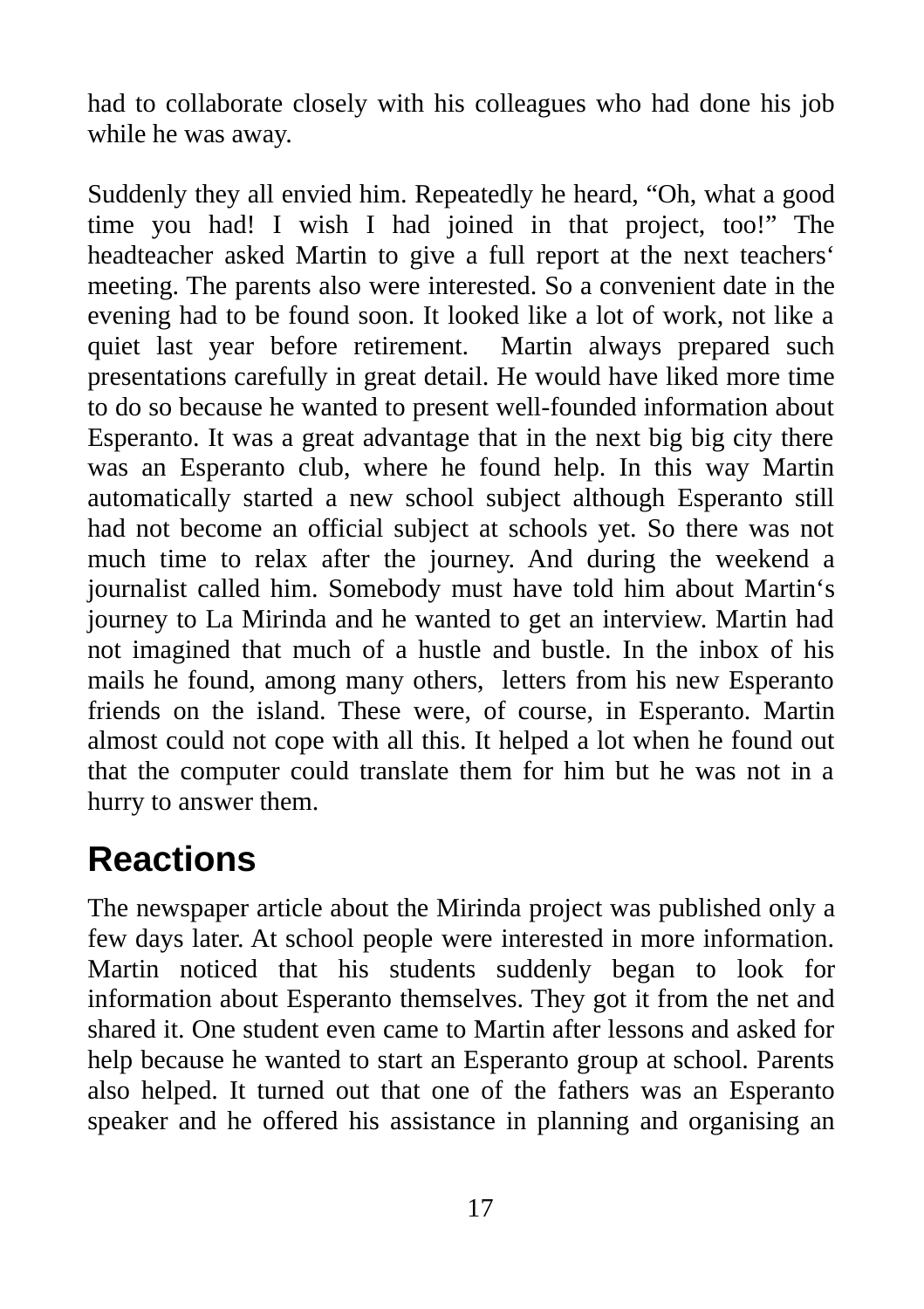Esperanto project week at school. But there was a negative response from the staff. Maybe many feared that they would have to start taking up this unknown subject soon. With all the burdens they had already this was understandable. Others had a firm opinion and did not not think that Esperanto had any chance of success. Often they said, "This will never work. We have got English as a world language. Why get into this Esperanto?" Whether he wanted or not, Martin had to react. He was not against English at all, or against its being so widespread. It was something positive that so many people were able to communicate in this language. He remembered his short stay at Tokio airport when he had a problem with his luggage and he was happy that someone spoke English and solved the problem quickly. He would have been just as happy if they had found another language that they had in common, like French. And why not Esperanto? The question was answered in a radio report. The journalist had read the newspaper account of Martin's journey and informed his listeners about it. The title of the broadcast was highly exaggerated, though, "British teacher learns Esperanto on a distant island within one month." Fortunately the speaker showed that such a result cannot really be expected. He presented a wide range of information about La Mirinda and especially the idea of Esperanto.

The prime reasons given for learning this planned language were its neutral character and the fact that it takes comparatively little time to learn it. Esperanto is called a "neutral" means of communication because normally both partners of the conversation have to learn it first. If one partner uses his mother tongue he has an advantage over the other partner, to whom it is a foreign language. On La Mirinda things are a little different because there are already quite a number of Esperanto native speakers. The second reason, that it is easy to learn, sounded more convincing. But Martin was unable to give a final judgment because he had only learned the new language in a playful fashion so far. The evaluation seminar after the return from La Mirinda showed, however, that almost all participants in the project had excellent test results. And that in spite of the short time they were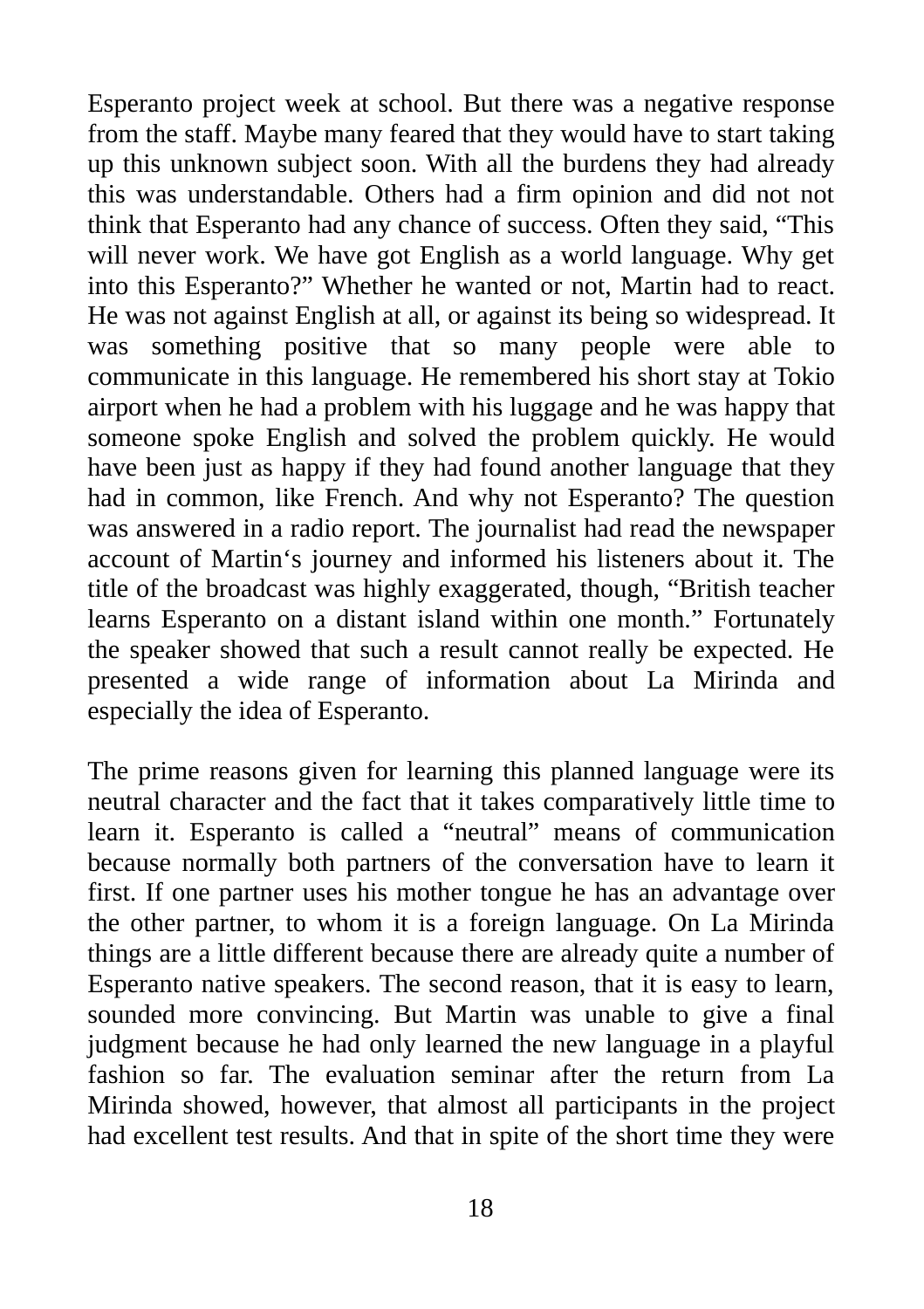there. There had been ten teachers who visited the island at different times. Their feedback was almost universally positive. Only more mentoring was seen as desirable.

#### <span id="page-19-0"></span>**Commitment**

Then suddenly there was this question on Martin's answering machine, "Saluton Martin, this is Bill Taylor. I heard your story about La Mirinda. Could you please get in touch with me?" Martin did not know a Bill Taylor but he was curious. At first he had hoped that he might be of help with the coming project week. One of the parents had already signalled his cooperation. But things turned out quite differently. Bill needed his assistance. He had founded a group called Esperanto for Europe and needed to collect several thousand signatures to register for the coming European elections. Actually, nobody expected great success in the elections. But this was a good opportunity to bring up the subject of Esperanto. Plus it showed that Esperantists were willing to take up political responsibility. It turned out that still far too many people had never heard about the language. Many refused to give their signature, saying, "This group is much too small and insignificant. It can never be a success." So there would certainly be a lot of frustration when you collected these signatures. Bill brought up the idea that the reports about La Mirinda improved the situation clearly. He then concluded, saying, "You are exactly the right person for us. How do you feel? Would you like to assist in collecting the signatures?" Martin asked for time to think. He had not even started to really learn Esperanto. On the one hand hand the request was quite tempting. For some years already he had played with the idea of becoming active politically, even before Esperanto. The stress at work did not permit it, though. But his coming retirement made this excuse invalid. And after all, this was "just" a collection of signatures. He liked the group's programme, so he imagined he could support Bill. He started with his family and people in the neighbourhood. He did not dare to go to the street all on his own. But he told his old school friend Gerald about his new activity, and he was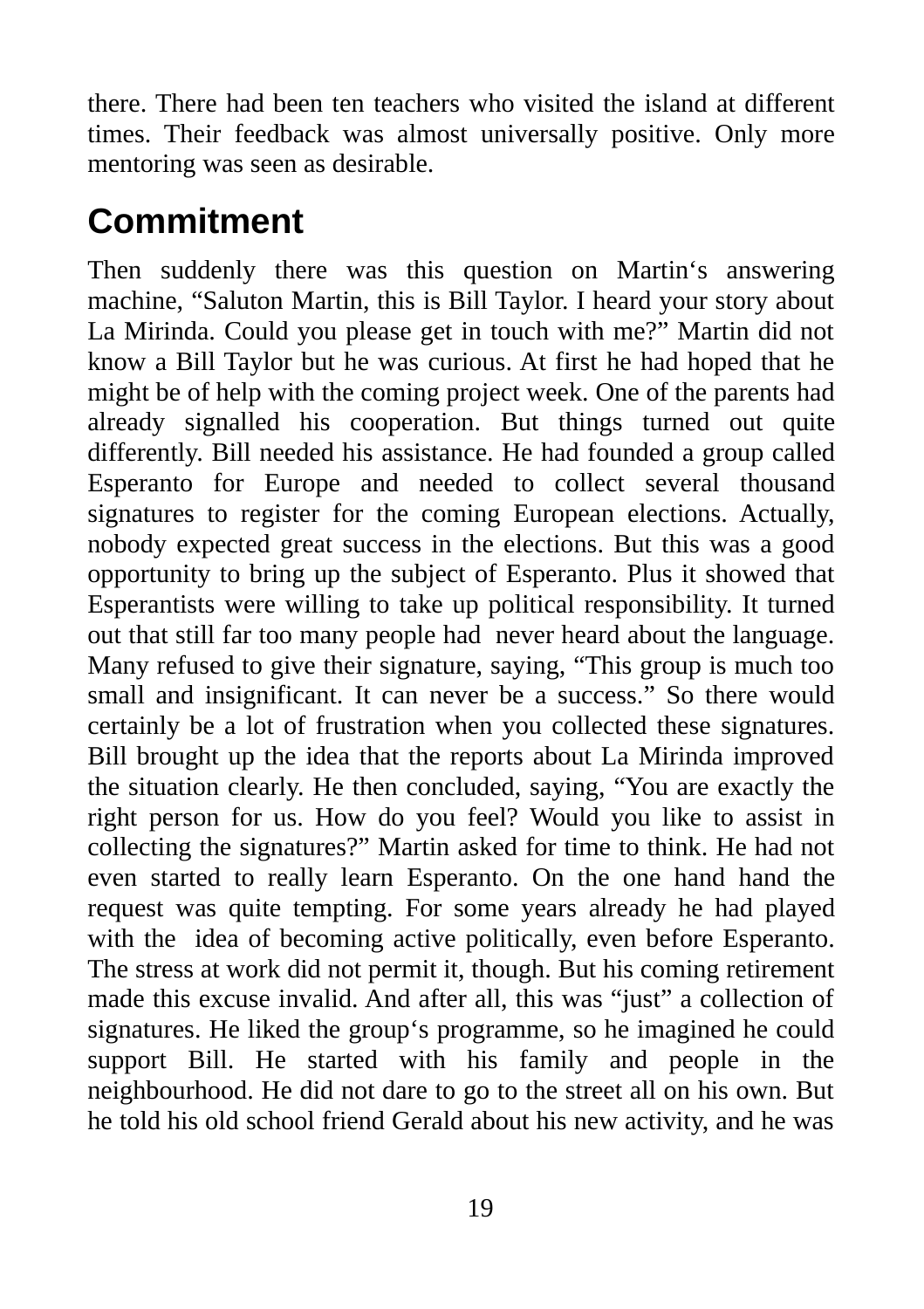lucky. Together they began standing at busy streets that were not too wide and simply showed passers-by the empty forms. Many were curious and asked; sometimes this even led to a longer discussion. The fact that Martin had just returned from the "Esperanto island" was helpful in convincing them because he was able to inform about living Esperanto authentically. This caused great surprise to many. Along with Gerald they were able to collect more than 200 signatures during six afternoons. The acitvity in the whole country was a success. The required number of signatures was reached and sent in before the due date. Bill thanked all his helpers and eagerly looked forward to the coming elections. His group would stand up along with all the others. Now he needed supporters again, this time voters. That was not easy. The group had almost no financial means. All the helpers were volunteers. Donations were very rare. Bill had used them to print 200 000 leaflets, which had to be distributed all over the country. But who wanted to do it? Everyone who had done something like that before knew what drudgery it meant. You often stood at a windy corner of a station and were happy when people even noticed the leaflets offered. Sometimes they were even accepted. But then, when the person thought he was far enough away he just dropped it. And it is not much better if you put them in the letterboxes. Only that you do not see it. You can just hope that people are willing to look at the information. But imagine how many steps you must go to put a thousand leaflets into the letterboxes of an area of terraced houses. At least you have a chance to get to know this part of town much better.

## <span id="page-20-0"></span>**Discussion**

Martin started to attend meetings of the local Esperanto club once a week now. They started at 7.30 pm but he wanted to be there an hour early. Last month he had begun to study Esperanto intensely. Every day he set aside some time for exercises and learning new words. He did all this on his own. So he was happy that Jim, a club member, agreed to check his work during the hour before the official start of meetings for the next few weeks. Jim was astonished at the speed at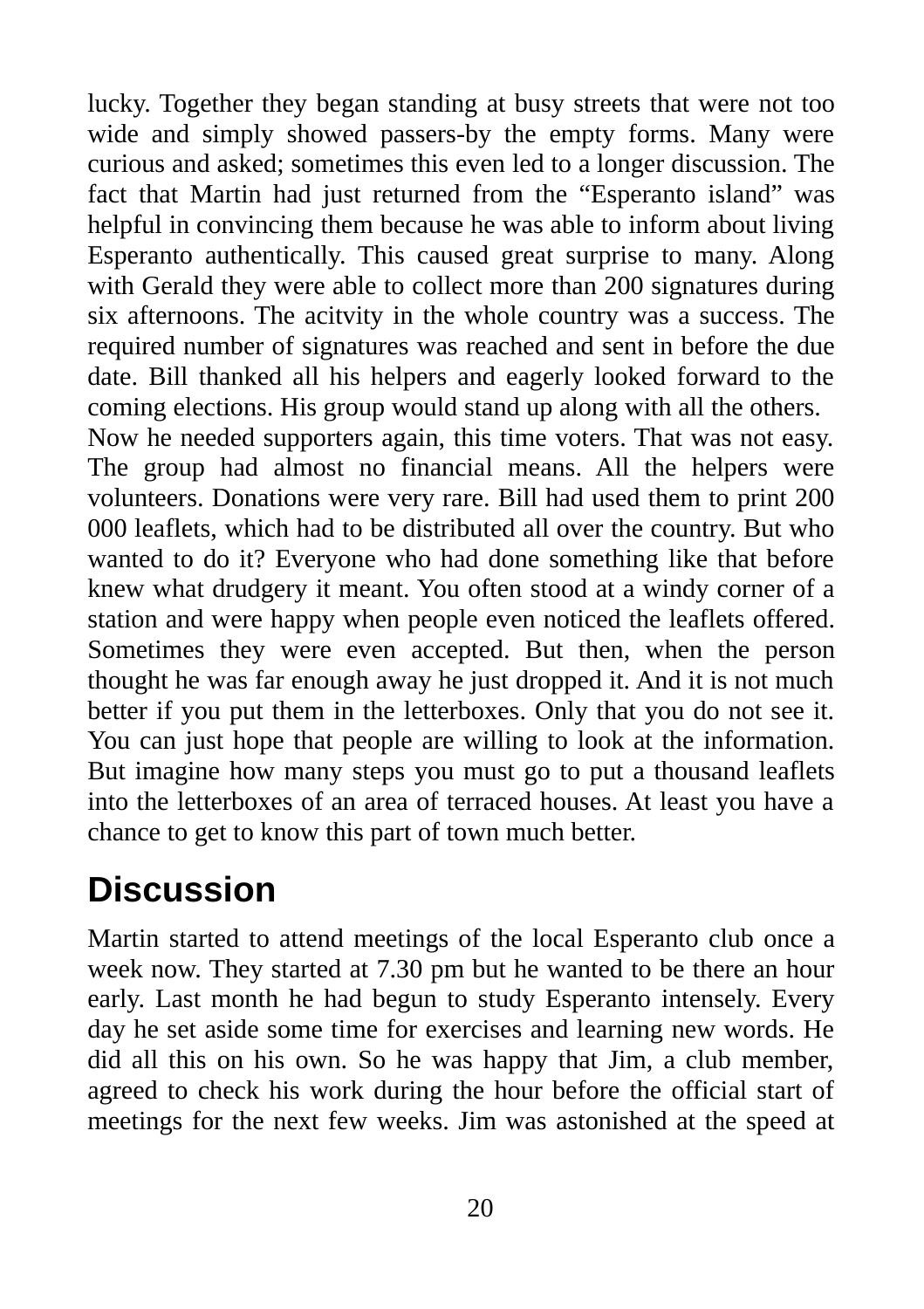which Martin progressed in such a short time. After this extra lesson the club meeting began. Today the subject was very fitting. It dealt with Martin's special activity.

"I don't like the idea at all. What the hell does that group Esperanto for Europe mean? Esperanto was created as a second language for the whole world that is easy to learn." With these words the discussion was opened. The participants were Jim, George, Rupert, Mary, Heather and of course Martin. It became obvious that most of them were not interested in politics. Although in general every opportunity was used to lament the political situation helpful suggestions were rarely made. Martin tried to convince them, "It is no contradiction if you become active for Esperanto in Europe. Its use outside Europe is not excluded this way at all." He then spoke about his impressions on La Mirinda and said that this small, almost autonomous Esperanto state showed a very successful development. "How can it be that this is supported far away in Asistan while here in Europe we still find people who have never heard of Esperanto?" he asked them. Jim, who sat next to him, agreed, "Yes, that is what I think, too. Did you know that in 1931 Josef Zauner already suggested the use of Esperanto for communication in a united Europe? Zauner lived in Romania and at a very early time he also favoured a common European currency." Of course there were a few who disliked the Euro, but most of the group were Europe-friendly. Jim encouraged them to think about ways how Esperanto might improve the situation in Europe. He reminded them of a speech by a former president in Europe who had pointed out that a common working language in Europe was missing. As might be expected, the next subject was English. Nobody doubted that English actually was the common working language. George commented, "We have to be careful not to say anything against English. In my international contacts I use English of course, sometimes Spanish, but I notice that I do not get very far with it. My partners just don't have enough knowledge of the language. It would be a great advantage if I had access to another language that my partners understand well enough. This is were Esperanto would be very helpful." "Exactly,"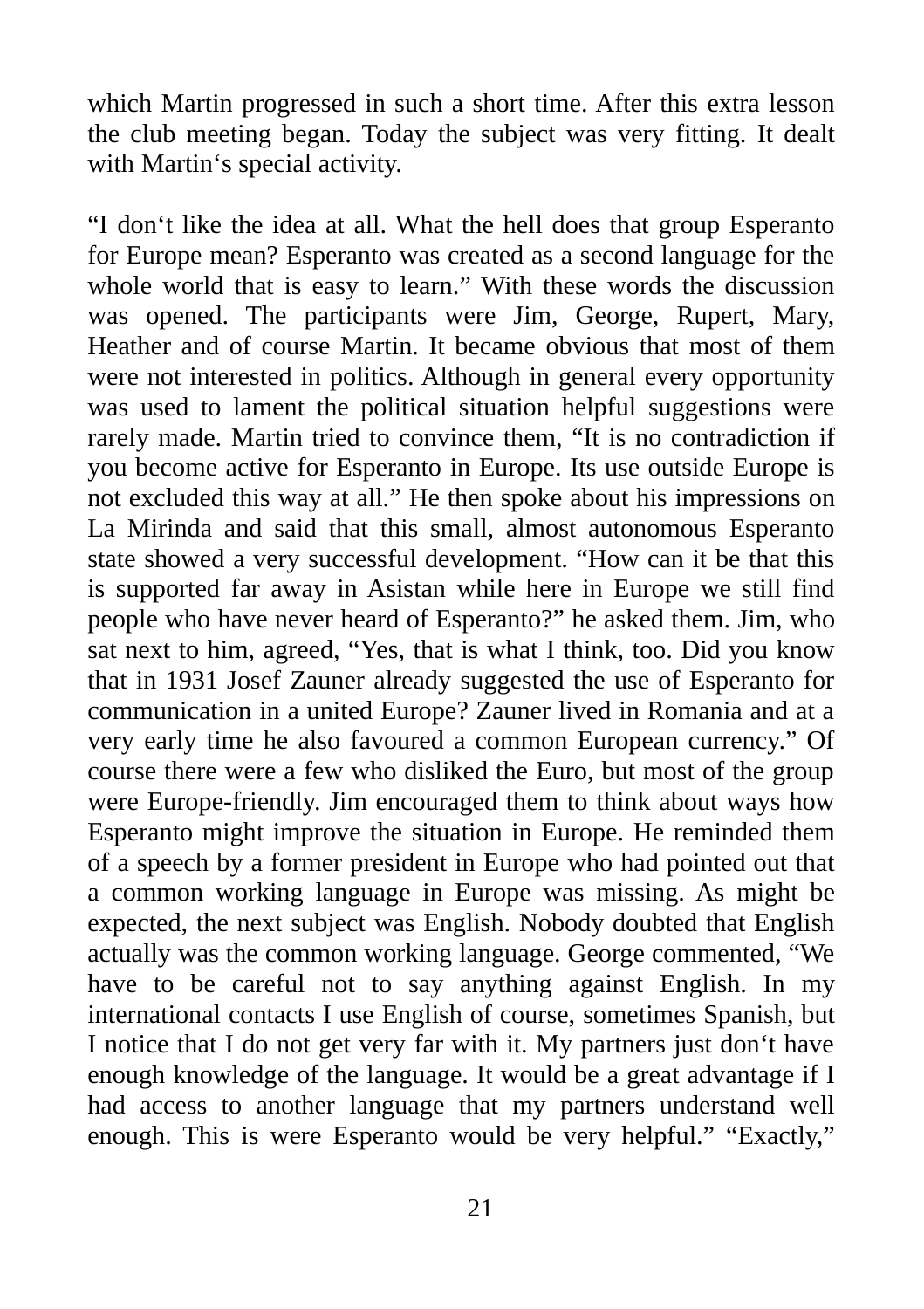Rupert added, "and that would be ideal for business. They would have to offer their services in very few foreign languages only, the ones that are most in use. And the more exotic ones would be covered by Esperanto. You simply can't communicate in all foreign languages all the time." "But how can you teach that the politicians? They won't even look at Esperanto!" Mary complained. She had tried several times to get in contact with political parties. Only one party could be convinced to accept the use of Esperanto as an international language in their programme for the European elections. All the others did not react at all or sent back a negative answer. Once the answer was very polite. It called Esperanto a positive idea. But as the chances of success were very small they did not have anyone in the party who supported it. At the end of the discussion they agreed to go into the subject of Europe in depth at the next meeting. Jim said he would provide more information.

#### <span id="page-22-0"></span>**Europe**

"Who, after all, is a European? Everybody who is living here? Including all Americans, Asians, Africans?" Nobody knew for sure how to answer such questions. But Jim had a counter question, "And how about the British people who emigrated to Australia or Singapur? Are they still British, even if they had received the citizenship there?" What nation you belong to to is not defined by your passport. It is mainly influenced by your personal feeling and that of your environment. Does e.g. an Asian person who has moved to Europe feel as a European? And are her European neighbours of the same opinion? Whatever the case may be she will still feel as an Asian after many years. Martin summed it up, "What does it matter if you feel one with different countries or groups? The only bad thing is that recently more and more forces have come up that seem to have a revival of the old nation state as their goal." The others agreed. But the question which factors determine a European identity remained unanswered. Jim suggested a catchy phrase, "A European is someone who feels at home in Europe, who wants to stay here and who stands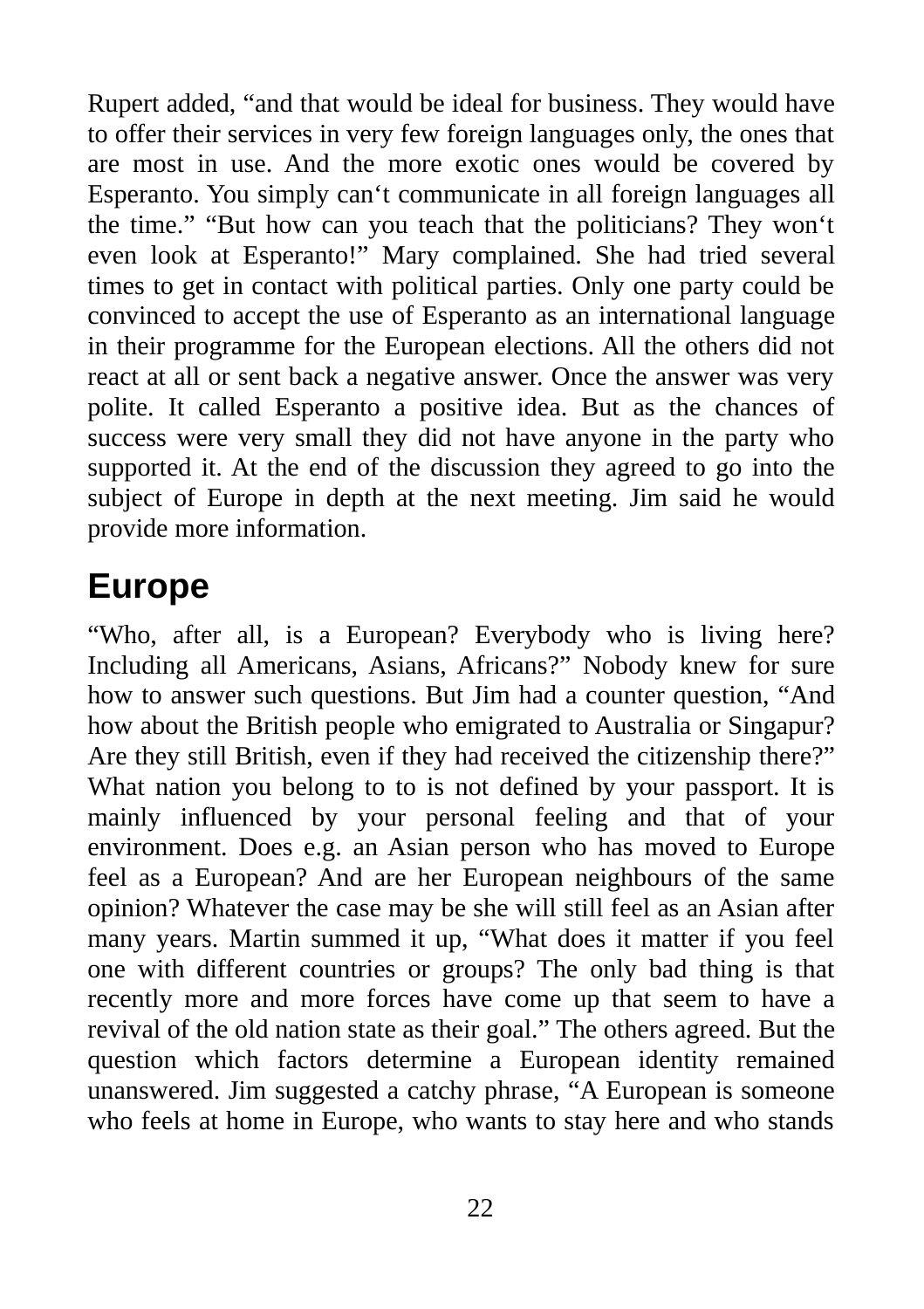up for Europe. In the same way British people are British if they feel at home in Britain, want to stay here and stand up for the country. And it's true for all the others." Then they discussed the ideas that have shaped Europe after the French revolution, namely liberty, equality and fraternity. But these were supported in other cultures, too, and could not be seen as typically European. "We need a king of Europe, who has to use Esperanto in order to show that he does not prefer any of his subjects," Mary said, and she added, "We can see how many people are fascinated by our British monarchy. Such a representative could unite all Europeans and nobody would have an identity problem any more." Some members of the group accepted this idea, but most preferred a president who who was elected. And clearly such a president would have to speak Esperanto. It was not easy for Jim to redirect the group discussion to more realistic goals. He referred to pro-European movements that sprang up in different countries. They often demonstrated in large numbers and stood up against those who were anti-European and openly showed their xenophobia. Jim demanded, "We Esperantists should cooperate with the pro-European groups. We cannot accomplish anything on our own anyway."

#### <span id="page-23-0"></span>**Consequences**

On his way home Martin had to think especially about the last suggestion that was about working together with other groups. He did have to wait for the results of the European elections and those for the group Esperanto for Europe. Last time it was less than .5 per thousand votes. And you could not expect more in the coming elections. How many votes would the other small parties get? Martin checked the internet for the results of the last European elections. And really, their results were better. For these elections there was no fixed percentage of votes in order to get into parliament. To get a seat you needed .6 per cent of the votes. That was far more than the Esperanto group had received. Ten other groups had .1 to .4 per cent. Why had these not joined forces before the elections? That would have meant 1.8 per cent and three seats.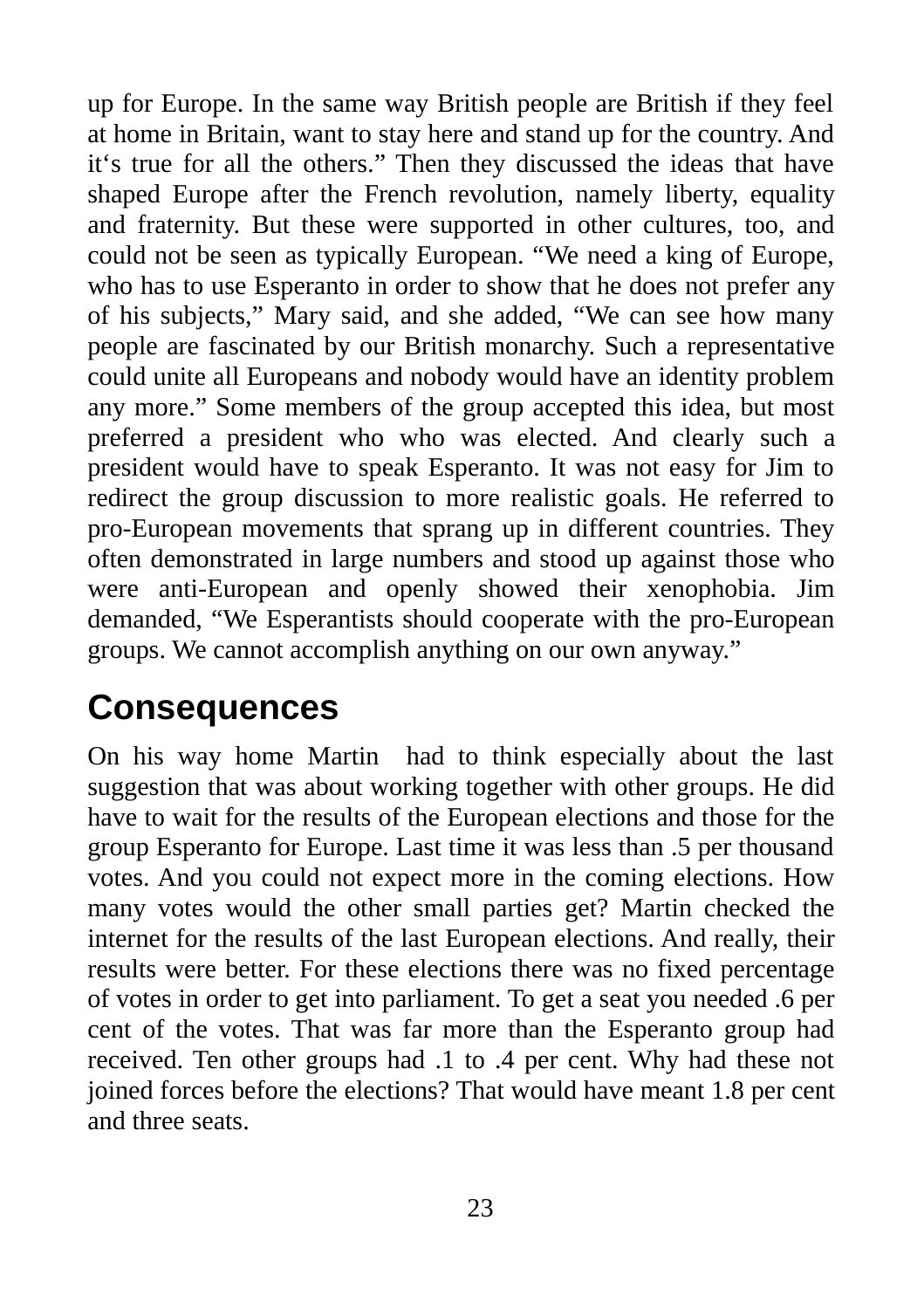Such figures went through Martin's mind, and immediately he dreamt that Esperantists could become a driving force for uniting all kinds of small parties in order to get into parliament. Now Martin really began to "mix" into politics. He prepared a proposal that he presented at the next meeting of the club Esperanto for Europe, "More peace in the world, more justice for man and the environment, for a safer future worth living! These are goals which we find with almost all political parties; they are just not put into practice convincingly. That is why so many citizens are disenchanted with politics and feel abandoned by the large parties; as a result they do not participate in elections any more. Others decide to support one of the smaller parties which offer the goals that the established parties do not have. These parties are joined by very committed people. Yet in spite of all their hard work their visible success is minimal. Usually they do not get into parliament, and before every election they have to work hard again to get the minimum number of support signatures to be admitted to the elections. Logically this leaves little time to win the public for their goals. This way they have some kind of success at best but never get close to what they want to achieve. Even if there had been a five per cent clause at the last European elections a united platform of small parties would have had no problem at all. It would have brought them closer to realising their goals. Surely this was nothing new. In the past there were many such attempts, which often failed when the larger groups suppressed the smaller ones. In the course of the fusion process the smaller partners were practically absorbed or, you might say, liquidated. In order to avoid such a development I suggest that every party that joins the platform keeps its programme and organisational structure. This takes tolerance and a capacity for finding a consensus, of course. Today the existing parties already have their different wings which pursue goals that are not exactly supported by the party as a whole. Certainly legal advice will be needed when such a platform is established. Party programmes often have passages that sound very similar, which means that a common basic version of a programme has to be worked out. This takes a larger number of interested party members who are willing to prepare the unification process.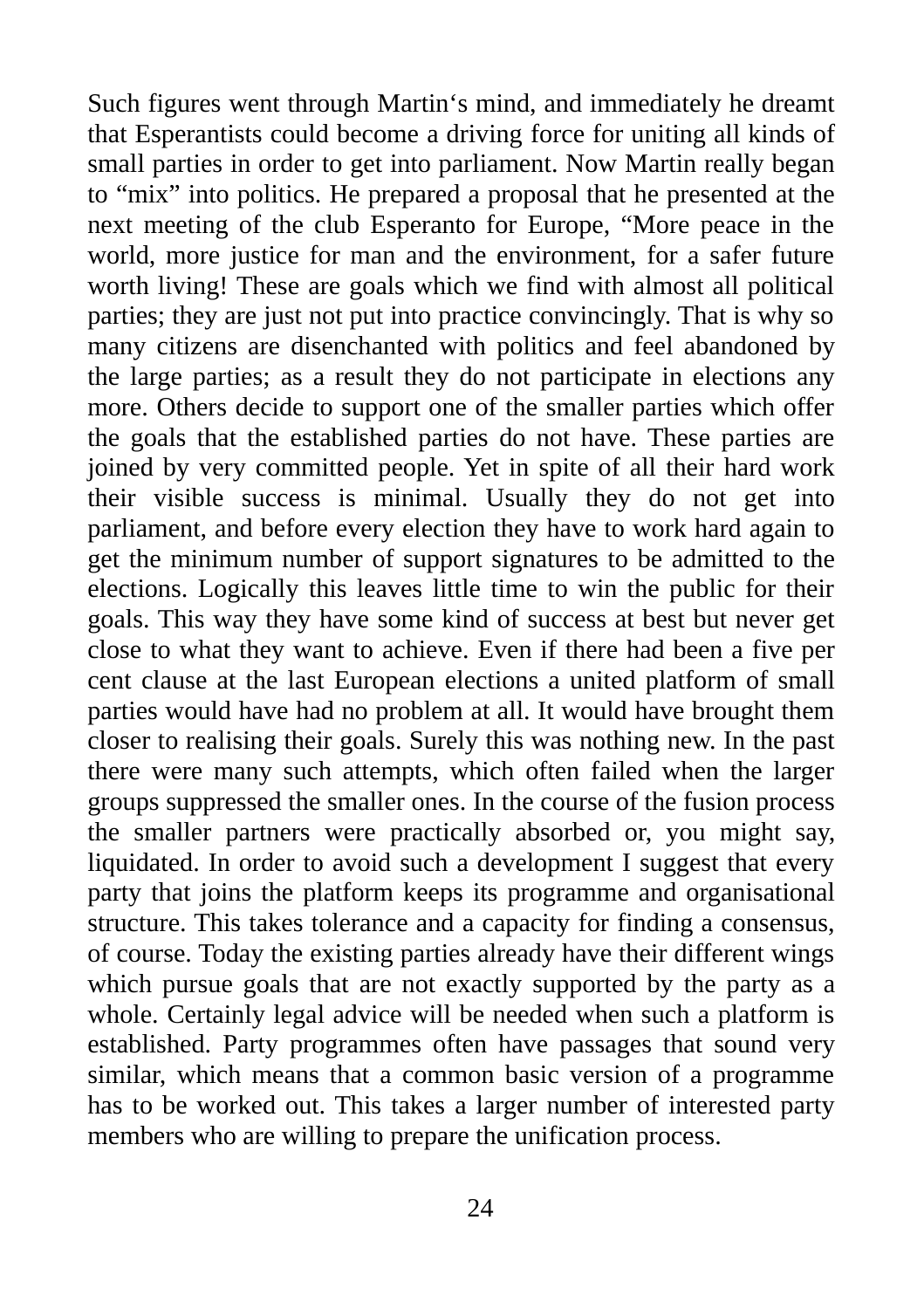And why should one vote for such a party that has goals which you find with all the others already? A very legitimate question. You just have to point at all the goals that are not to be found among the established parties. A good example would be the necessary economic reform. The demand for growth is still on the agenda, even though everybody knows that this will exhaust the planet, that it means shortages in many countries which are not so developed, and that wars will be the result. To me as an Esperantist it would be important that all the participating groups support Esperanto, which does not at all mean that they all have to learn it.

It seems obvious that not every party is suitable for a fusion. They would have to support the goals that were agreed upon as an alternative to the established parties. As a name for the new party I would suggest THE ROUND TABLE."

An approving applause followed from all sides. Not just Brian, who had been present at the meeting, too, was surprised. Everybody had only seen in Martin a willing supporter who collected signatures. Now they had an active member in their group. Of course, everybody saw that it would take years to put the idea into practice. Spontaneously a committee was formed that was to get into contact with other parties. After the coming European elections these contacts were to be furthered. As the earliest possible time, a party called The Round Table could then take part in the next elections. Martin thought, "By then I will be a few years into my retirement. I should have started my political acitivities much earlier in my life."

### <span id="page-25-0"></span>**Elections**

The result was .4 per cent – respectable but no seat in parliament for Esperanto for Europe. Still, it was a remarkable increase for Esperantists. The media showed great interest and some admiration. The newspaper headings were, as usual, quite sensational, e.g.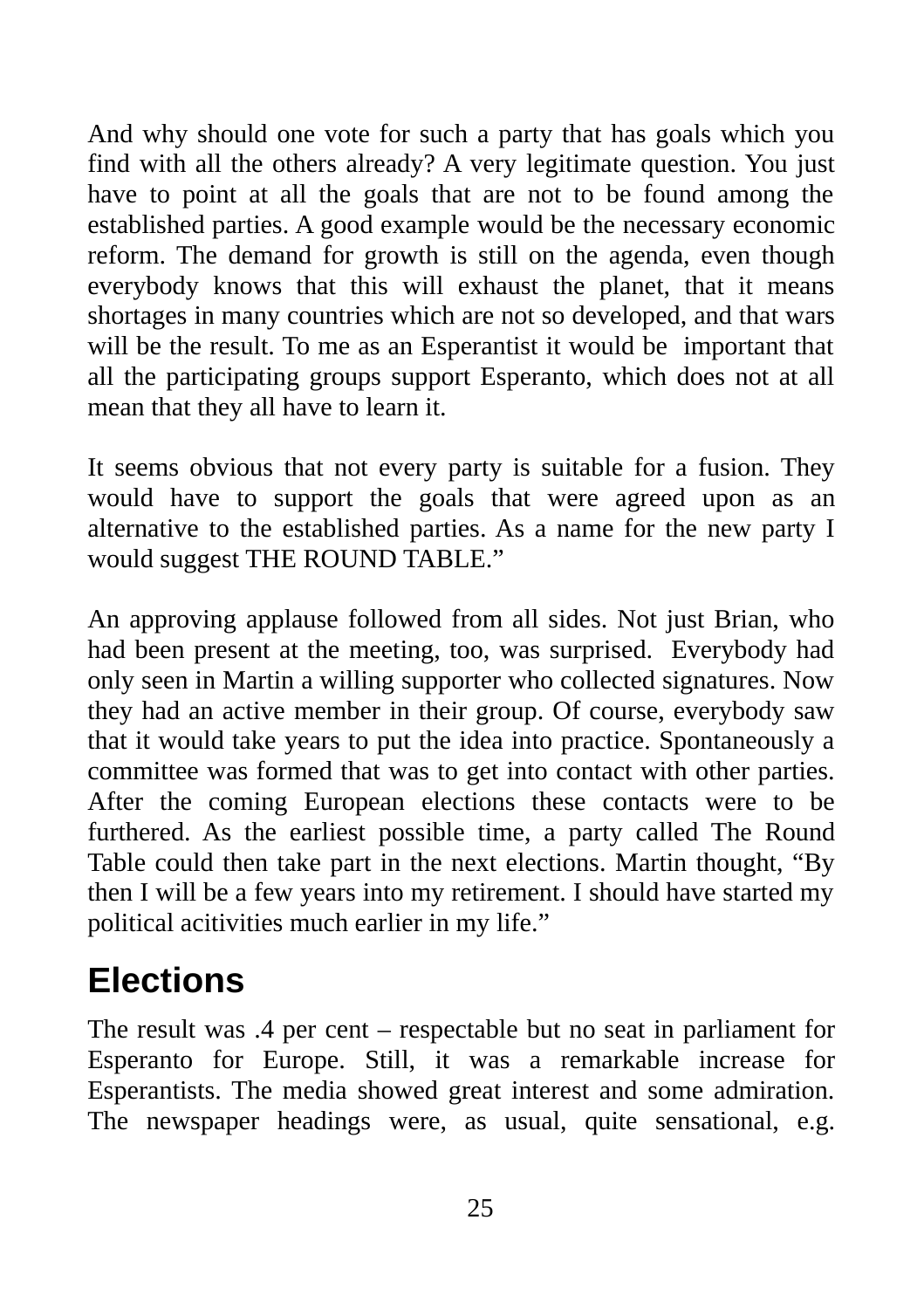#### MIRINDA SOON TO BE IN EUROPE or LEARNING FROM THE ISLAND or even WILL ESPERANTO SAVE EUROPE?

There were even a few accounts of the fusion plans of small parties, accompanied by headings like THE ROUND TABLE – THE NEW MOVEMENT or THE ROUND TABLE AS THE WAY OUT!

Martin was happy that his efforts had been worth the trouble. For next summer he had booked a journey already – to LA MIRINDA, of course, all on his own.

Translated by Helmut Lasarcyk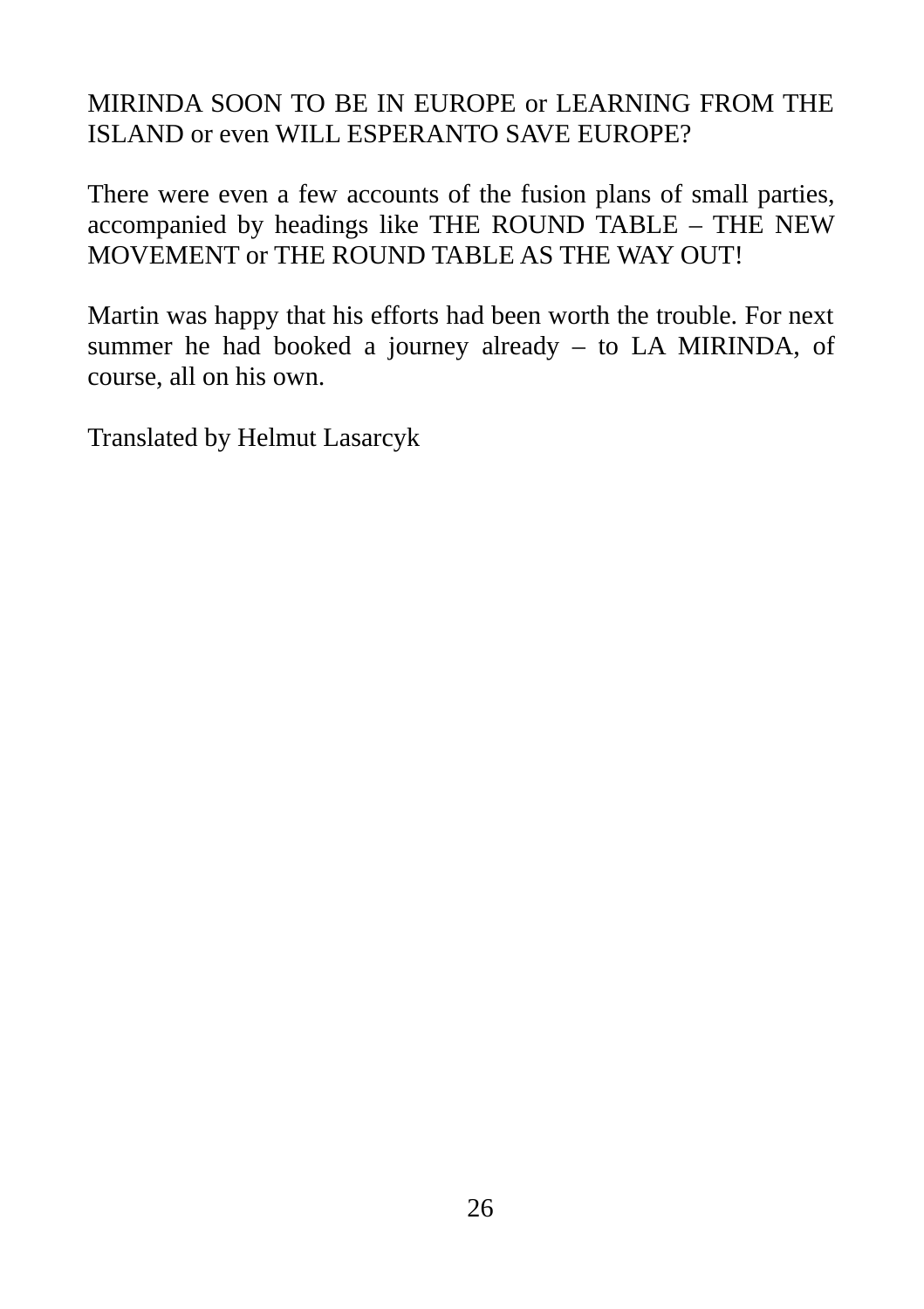# <span id="page-27-1"></span>**Appendix**

## <span id="page-27-0"></span>**Words**

All words are listed according to their appearance in the text. Most nouns and verbs are given in their basic form, without possible endings.

 $La$  – the mirinda – wonderful, admirable saluton! – hello! Kien – what direction?  $vi - you$ vi iras – you go pasporto – passport komencejo – place where something begins prenu – take! Buso – bus, coach numero – number tri – three dek – ten kvin – five tri dek kvin – 35 vi trovos – you will find  $\hat{g}$ i – it tie – there bonvenon – welcome sinjoro – sir sekvu min – follow me via – your ĉambro – room estas – ist en - in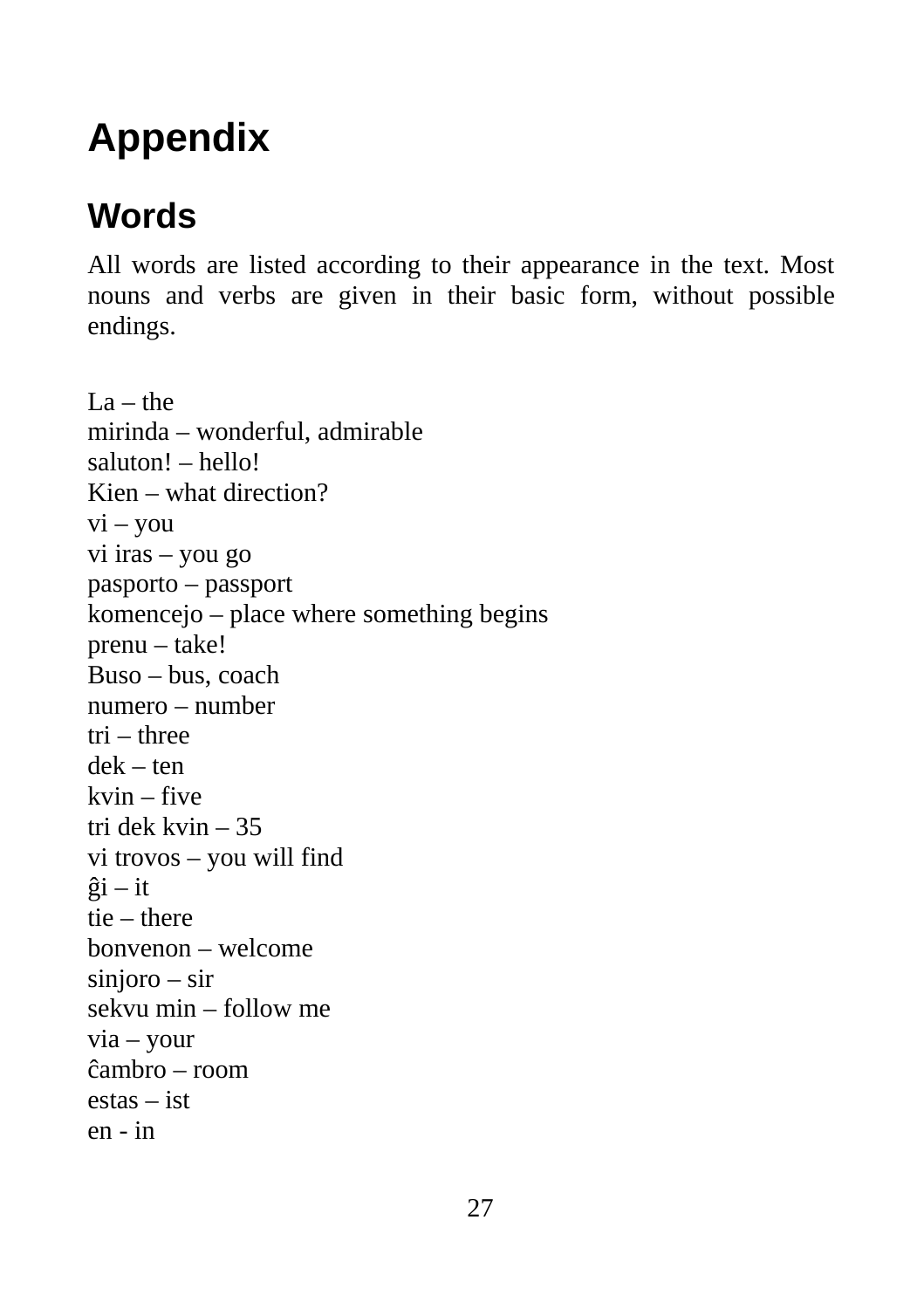tria – third etaĝo – floor  $\hat{c}$ u – starts a question ("whether") vi vidis – you saw naĝejo – swimming pool jen – there  $en - in$ kvar – four dek kvar – 14 certe – certainly nova – new gasto – guest  $mi - I$ kaj – and ĝis – until ĝis revido – see you again! Pardonu nin – excuse us ni invitas – we invite  $vin - you$  (as object) kie – where vino – wine  $iri - go$  $al - to$ kafejo – café patro – father  $de - of$ lifto – elevator eliro – exit ŝtuparo – stairs teraso – porch, veranda ĉu vi ŝatas – would you like trinki – drink kafo – coffee sen – without aŭ – or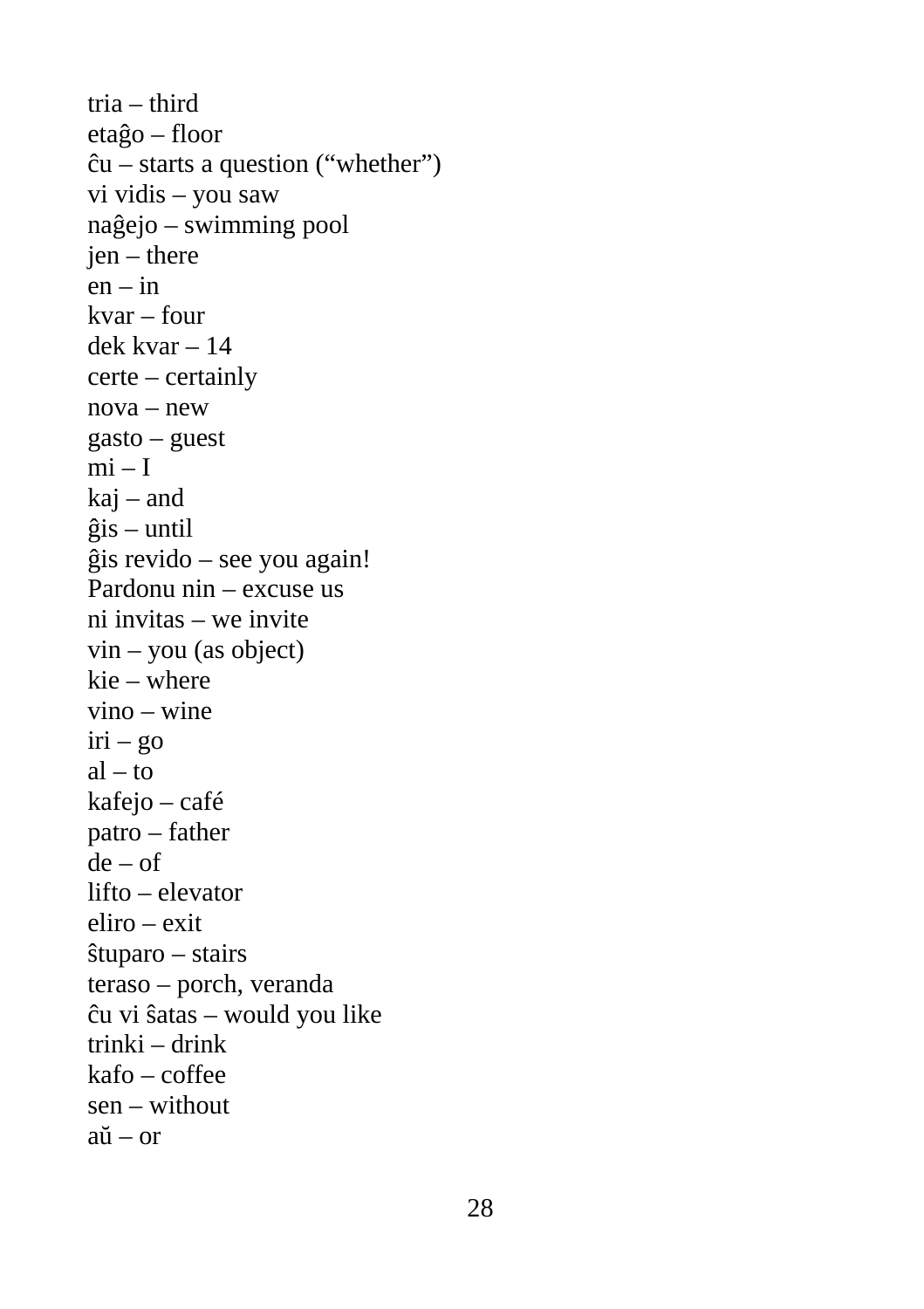kun – mit dankon – thank you pro – for kuko – cake baldaŭ – soon komencanto – beginner por – for turistoj – tourists prelego – lecture, presentation pri – about malgranda – small salono – salon dua – second bakejo – bakery barbiro – barber shop, hairdressers' tajlorejo – tailor shop venu – come! Manĝejo – dining room loko – place, location jes – yes vi povas – you can sidi – sit studento – student  $el$  – from  $mia - my$ amikino – girl friend  $$i - she$ ankaŭ – also ŝi studas – she studies instruisto – teacher  $tio - this$ fromaĝo – cheese salato – salad majonezo – mayonnaise sanon! - health!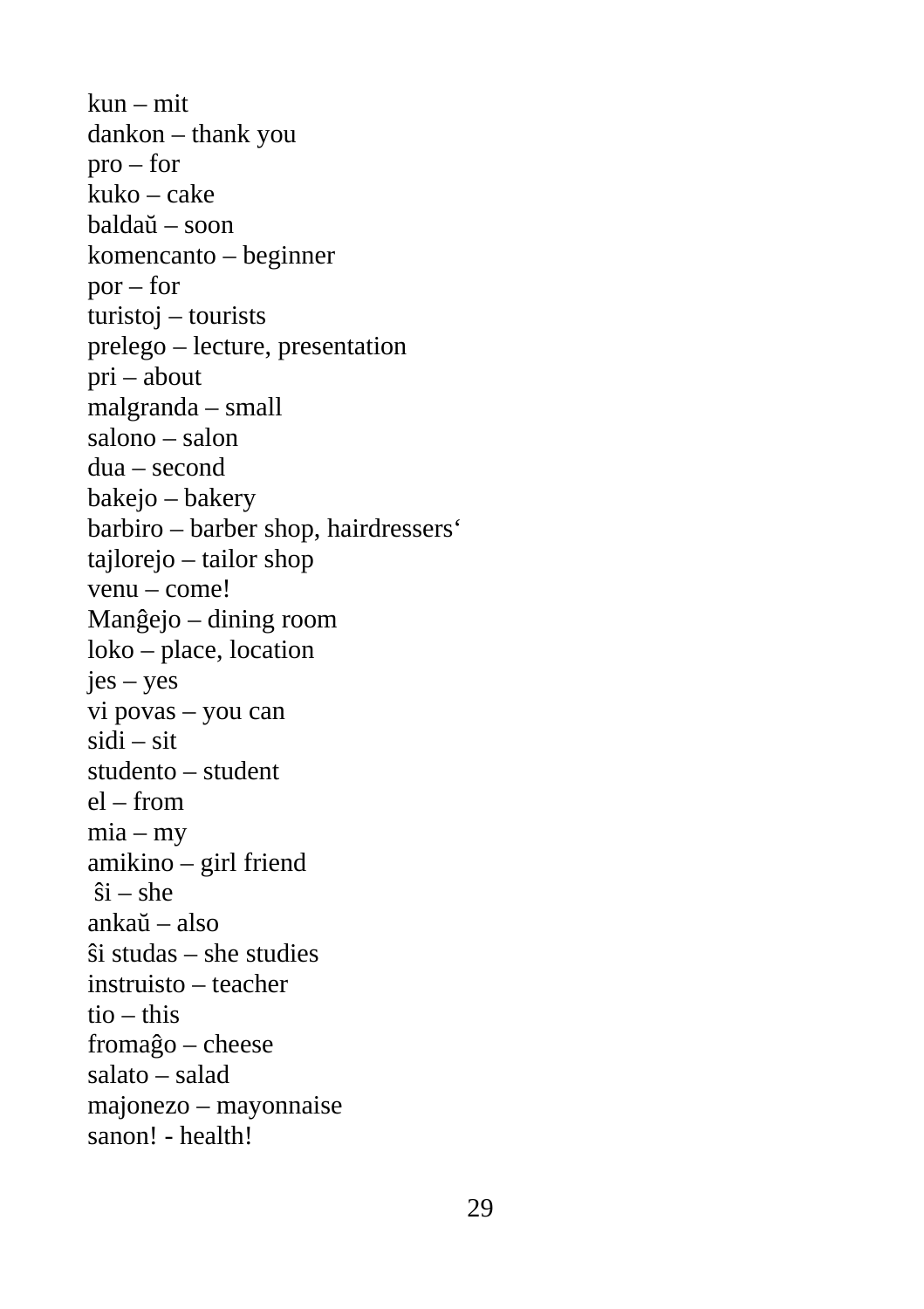mi promenas – I go for a walk ĝardeno – garden ni trinkas – we drink vino – wine glaso – glass vi komprenas – you understand ruĝa – red lakto – milk biero – beer mi amas – I like, I love monto – mountain

#### <span id="page-30-0"></span>**Numbers**

1 unu 2 du 3 tri 4 kvar 5 kvin 6 ses 7 sep 8 ok 9 naŭ 10 dek 11 dek unu 20 dudek 30 tridek 100 cent 999 naŭcent naŭdek naŭ 1000 mil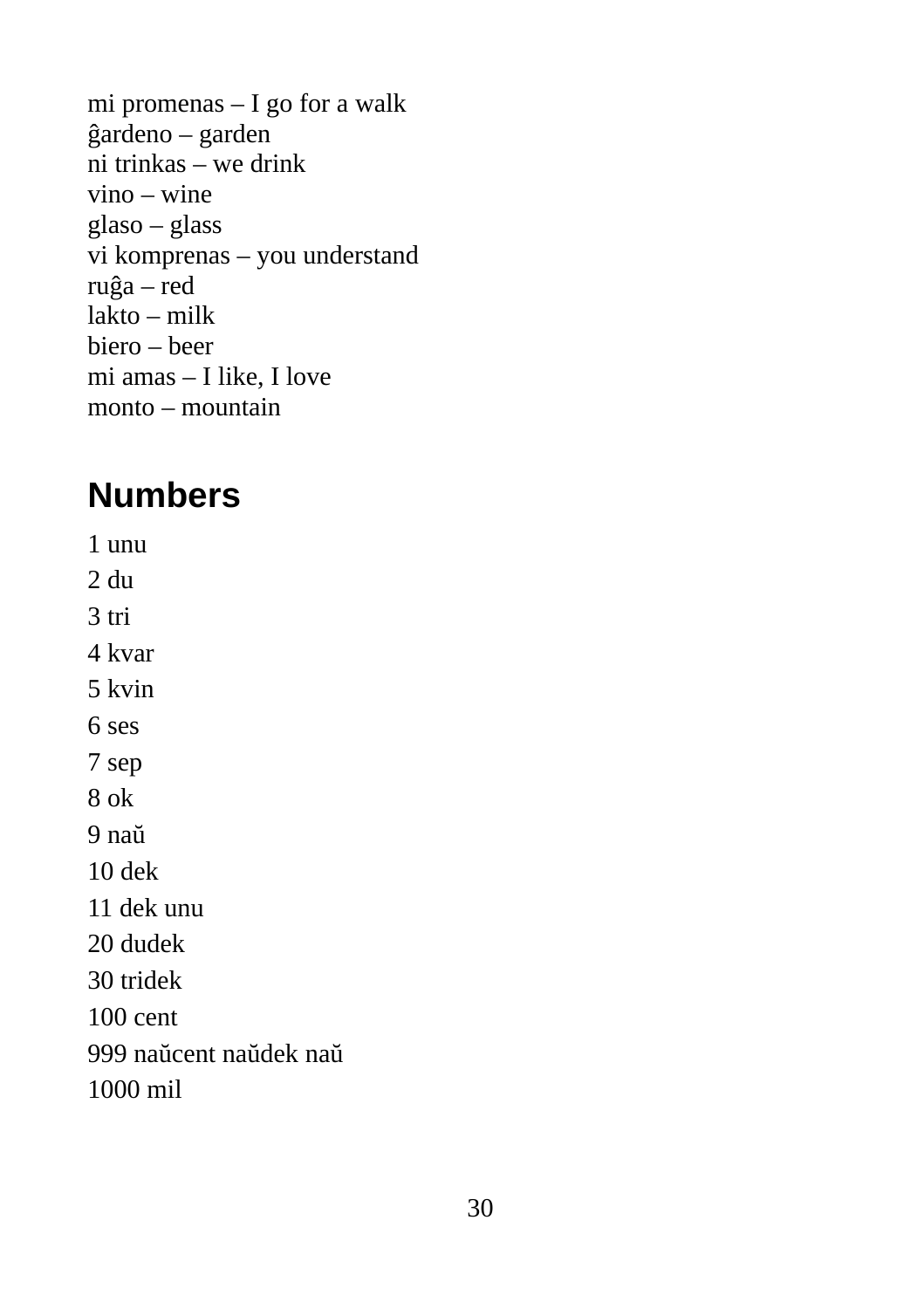# <span id="page-31-1"></span>**Acknowledgements**

Many impulses from discussions and mails have found their way into this text. I appreciate the assistance of all those who have helped me with their ideas and suggestions about Esperanto. A great thank you to Robert Bogenschneider for checking the text and for many improvements.

## <span id="page-31-0"></span>**The author**

Klaus Friese, born 1949, acquired degrees in biology and chemistry at Hamburg university and taught at a German high school. During the last 12 years he was able to teach Esperanto as his "third" subject in school clubs and project weeks.